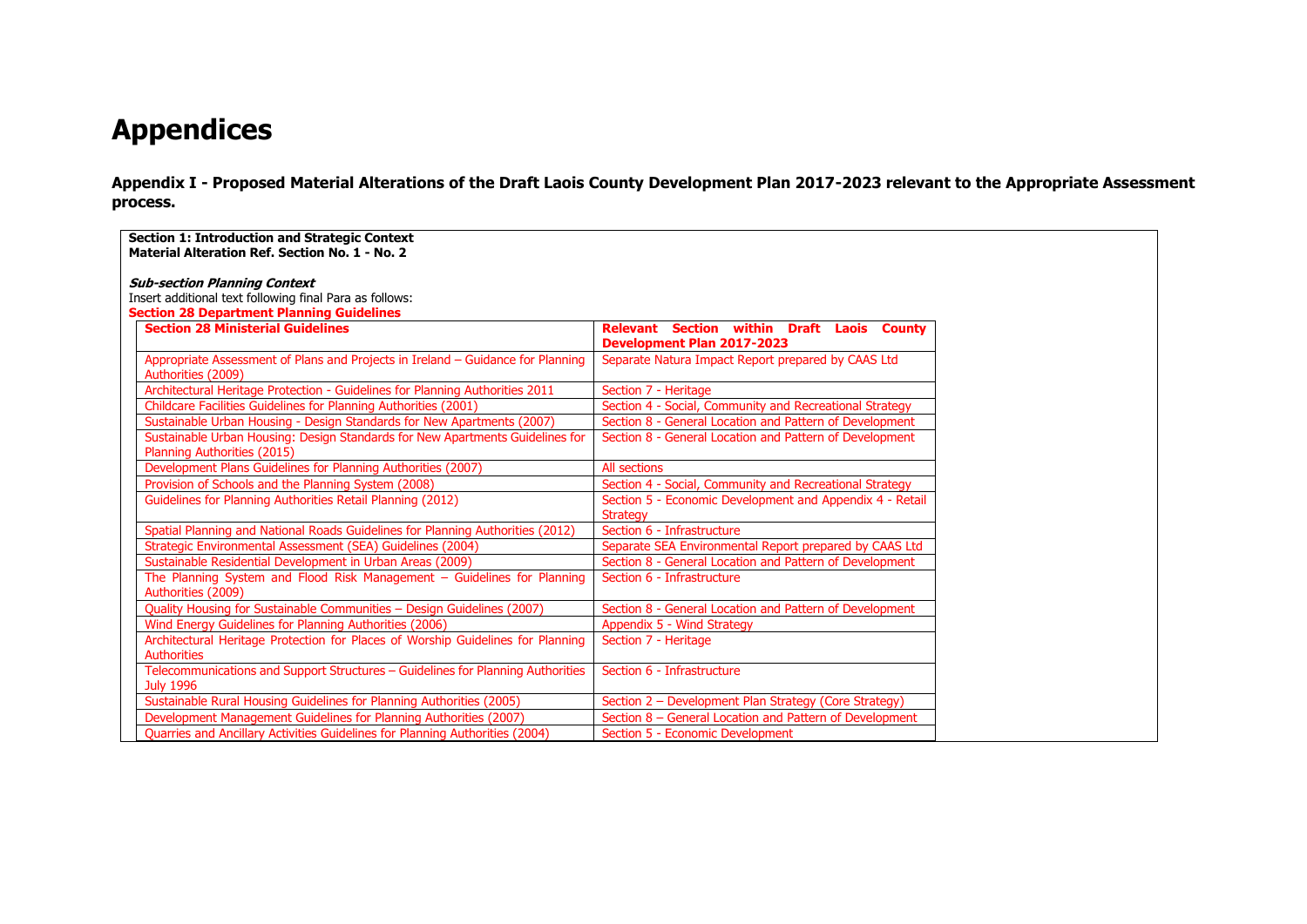|    |                                                                                           | MANDATORY REQUIREMENTS OF THE COUNTY DEVELOPMENT PLAN                                                                                                                                                                                                                                                                                                                                                         |  |  |  |
|----|-------------------------------------------------------------------------------------------|---------------------------------------------------------------------------------------------------------------------------------------------------------------------------------------------------------------------------------------------------------------------------------------------------------------------------------------------------------------------------------------------------------------|--|--|--|
| 1. |                                                                                           | Be consistent as far as possible with National Plans, Strategies and Policies which relate to proper planning and sustainable development                                                                                                                                                                                                                                                                     |  |  |  |
| 2. | Have regard to the effects implementing the plan will have on adjoining local authorities |                                                                                                                                                                                                                                                                                                                                                                                                               |  |  |  |
| 3. |                                                                                           | Set out the overall strategy for the proper planning and sustainable development of County Laois                                                                                                                                                                                                                                                                                                              |  |  |  |
| 4. |                                                                                           | Contain a written statement and a plan or plans indicating the development objectives for County Laois                                                                                                                                                                                                                                                                                                        |  |  |  |
| 5. |                                                                                           | A range of objectives as follows $-$                                                                                                                                                                                                                                                                                                                                                                          |  |  |  |
|    | a)                                                                                        | The zoning of land for the use solely or primarily of particular areas for particular purposes (whether residential, commercial, industrial, agricultural, recreational, as open<br>space or otherwise, or a mixture of those uses), where and to such extent as the proper planning and sustainable development of the area, in the opinion of the planning<br>authority, requires the uses to be indicated; |  |  |  |
|    | b)                                                                                        | The provision or facilitation of the provision of infrastructure including-                                                                                                                                                                                                                                                                                                                                   |  |  |  |
|    |                                                                                           | (i). Transport, energy and communication facilities,                                                                                                                                                                                                                                                                                                                                                          |  |  |  |
|    |                                                                                           | Water supplies and waste water services (regard having been had to the water services strategic plan for the area made in accordance with the Water Services Act<br>(ii).                                                                                                                                                                                                                                     |  |  |  |
|    |                                                                                           | $2007$ ).                                                                                                                                                                                                                                                                                                                                                                                                     |  |  |  |
|    |                                                                                           | Waste recovery and disposal facilities (regard having been had to the waste management plan for the area made in accordance with the Waste Management Act 1996),<br>$(iii)$ .                                                                                                                                                                                                                                 |  |  |  |
|    |                                                                                           | and                                                                                                                                                                                                                                                                                                                                                                                                           |  |  |  |
|    |                                                                                           | (iv). Any ancillary facilities or services;]                                                                                                                                                                                                                                                                                                                                                                  |  |  |  |
|    | C)                                                                                        | The conservation and protection of the environment including, in particular, the archaeological and natural heritage and the conservation and protection of European sites and<br>any other sites which may be prescribed for the purposes of this paragraph;                                                                                                                                                 |  |  |  |
|    | d)                                                                                        | The encouragement, pursuant to Article 10 of the Habitats Directive, of the management of features of the landscape, such as traditional field boundaries, important for the                                                                                                                                                                                                                                  |  |  |  |
|    |                                                                                           | ecological coherence of the Natura 2000 network and essential for the migration, dispersal and genetic exchange of wild species;                                                                                                                                                                                                                                                                              |  |  |  |
|    | e)                                                                                        | The promotion of compliance with environmental standards and objectives established—                                                                                                                                                                                                                                                                                                                          |  |  |  |
|    |                                                                                           | For bodies of surface water, by the European Communities (Surface Waters) Regulations 2009;<br>(i).                                                                                                                                                                                                                                                                                                           |  |  |  |
|    |                                                                                           | For groundwater, by the European Communities (Groundwater) Regulations 2010;<br>(ii).                                                                                                                                                                                                                                                                                                                         |  |  |  |
|    |                                                                                           | which standards and objectives are included in river basin management plans (within the meaning of Regulation 13 of the European Communities (Water Policy) Regulations                                                                                                                                                                                                                                       |  |  |  |
|    |                                                                                           | 2003);                                                                                                                                                                                                                                                                                                                                                                                                        |  |  |  |
|    | f)                                                                                        | The integration of the planning and sustainable development of the area with the social, community and cultural requirements of the area and its population;                                                                                                                                                                                                                                                  |  |  |  |
|    | q)                                                                                        | The preservation of the character of the landscape where, and to the extent that, in the opinion of the planning authority, the proper planning and sustainable development of                                                                                                                                                                                                                                |  |  |  |
|    |                                                                                           | the area requires it, including the preservation of views and prospects and the amenities of places and features of natural beauty or interest;                                                                                                                                                                                                                                                               |  |  |  |
|    | h)                                                                                        | The protection of structures, or parts of structures, which are of special architectural, historical, archaeological, artistic, cultural, scientific, social or technical interest;                                                                                                                                                                                                                           |  |  |  |
|    | i)                                                                                        | The preservation of the character of architectural conservation areas:                                                                                                                                                                                                                                                                                                                                        |  |  |  |
|    | $\mathbf{i}$                                                                              | The development and renewal of areas, identified having regard to the core strategy, that are in need of regeneration, in order to prevent-                                                                                                                                                                                                                                                                   |  |  |  |
|    |                                                                                           | Adverse effects on existing amenities in such areas, in particular as a result of the ruinous or neglected condition of any land,<br>(i).                                                                                                                                                                                                                                                                     |  |  |  |
|    |                                                                                           | (ii). Urban blight and decay,                                                                                                                                                                                                                                                                                                                                                                                 |  |  |  |
|    |                                                                                           | (iii). Anti-social behaviour, or                                                                                                                                                                                                                                                                                                                                                                              |  |  |  |
|    |                                                                                           | (iv). A shortage of habitable houses or of land suitable for residential use or a mixture of residential and other uses;]                                                                                                                                                                                                                                                                                     |  |  |  |
|    | k)                                                                                        | The provision of accommodation for travellers, and the use of particular areas for that purpose;                                                                                                                                                                                                                                                                                                              |  |  |  |
|    | $\mathbf{D}$                                                                              | The preservation, improvement and extension of amenities and recreational amenities;<br>The control, having regard to the provisions of the Major Accidents Directive and any regulations, under any enactment, giving effect to that Directive, of-                                                                                                                                                          |  |  |  |
|    | m)                                                                                        | (i). Siting of new establishments,                                                                                                                                                                                                                                                                                                                                                                            |  |  |  |
|    |                                                                                           | (ii). Modification of existing establishments, and                                                                                                                                                                                                                                                                                                                                                            |  |  |  |
|    |                                                                                           | (iii). Development in the vicinity of such establishments,                                                                                                                                                                                                                                                                                                                                                    |  |  |  |
|    |                                                                                           | for the purposes of reducing the risk, or limiting the consequences, of a major accident;                                                                                                                                                                                                                                                                                                                     |  |  |  |
|    | n)                                                                                        | The provision, or facilitation of the provision, of services for the community including, in particular, schools, crèches and other education and childcare facilities;                                                                                                                                                                                                                                       |  |  |  |
|    | $\circ$                                                                                   | The protection of the linguistic and cultural heritage of the Gaeltacht including the promotion of Irish as the community language, where there is a Gaeltacht area in the area                                                                                                                                                                                                                               |  |  |  |
|    |                                                                                           | of the development plan;                                                                                                                                                                                                                                                                                                                                                                                      |  |  |  |
|    |                                                                                           | The promotion of sustainable settlement and transportation strategies in urban and rural areas including the promotion of measures to-                                                                                                                                                                                                                                                                        |  |  |  |
|    |                                                                                           |                                                                                                                                                                                                                                                                                                                                                                                                               |  |  |  |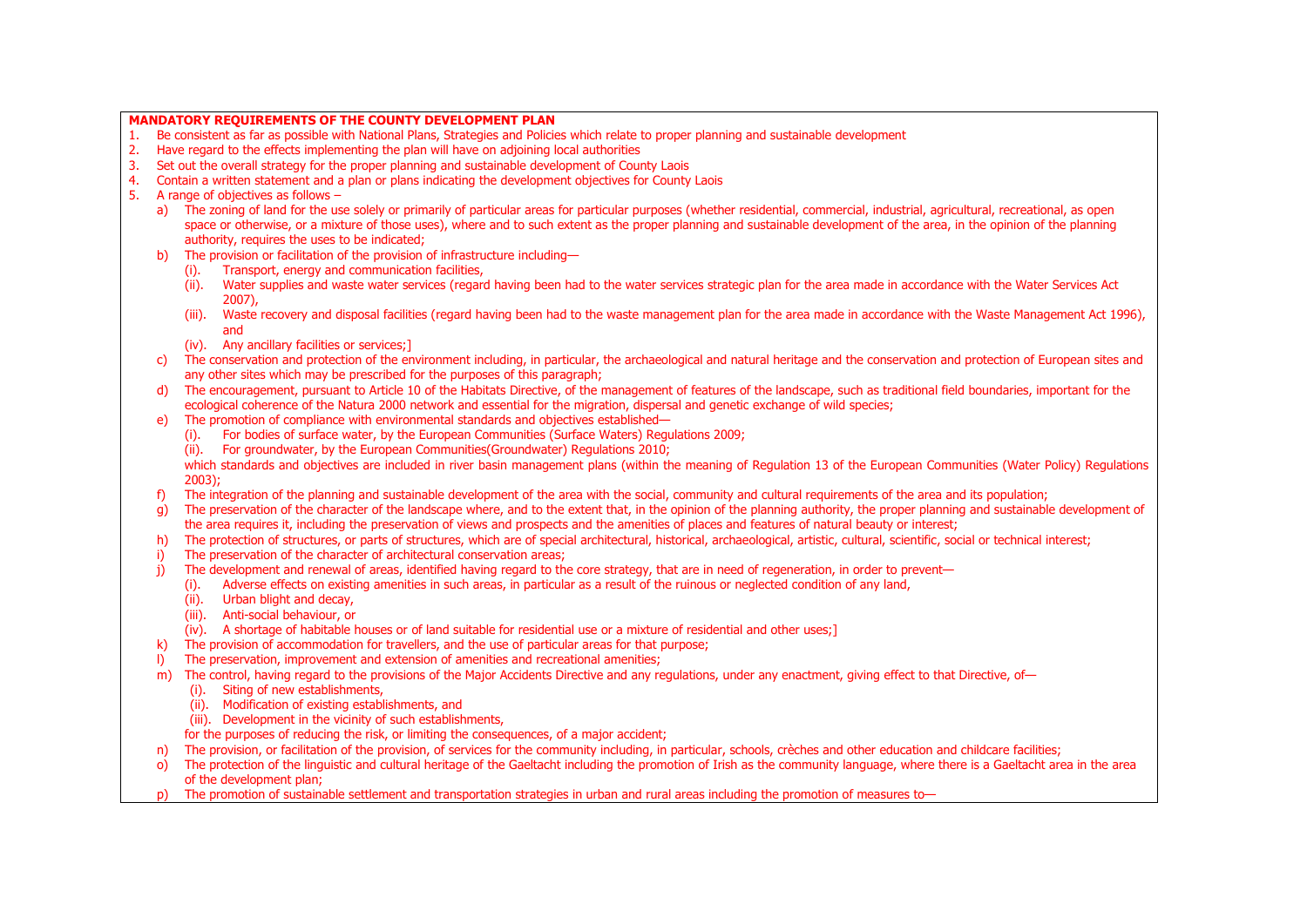- (i). Reduce energy demand in response to the likelihood of increases in energy and other costs due to long-term decline in non-renewable resources,
- (ii). Reduce anthropogenic greenhouse gas emissions, and
- (iii). Address the necessity of adaptation to climate change;

In particular, having regard to location, layout and design of new development;

- q) The preservation of public rights of way which give access to seashore, mountain, lakeshore, riverbank or other place of natural beauty or recreational utility, which public rights of way shall be identified both by marking them on at least one of the maps forming part of the development plan and by indicating their location on a list appended to the development plan, and
- r) Landscape, in accordance with relevant policies or objectives for the time being of the Government or any Minister of the Government relating to providing a framework for identification, assessment, protection, management and planning of landscapes and developed having regard to the European Landscape Convention at Florence on 20 October 2000.

## **Section 2: Development Plan Strategy (Core Strategy) Material Alteration Ref. Section No. 2 - No. 9**

#### **Sub-section 2.6 Rural Housing Strategy**

Insert additional text following final Para as follows:

The Council will resist one-off housing proposals, where such development involves the creation of a new direct access point or the generation of increased traffic flows from existing direct access/egress points to the national road network where speed limits greater than 60km/h apply, in accordance with Policy Trans 5.

**Section 4: Social, Community and Recreational Strategy Material Alteration Ref. Section No. 4 - No. 4**

#### **Sub-section 4.2 Social and Community**

Additional Objective XX as follows:

XX Explore the potential for rural recreational tourism in conjunction with Tourism bodies, Waterways Ireland, Failte Ireland, National Trails Office and National Parks and Wildlife to diversify the range of tourist experience and extend the tourist season.

**Section 4: Social, Community and Recreational Strategy Material Alteration Ref. Section No. 4 - No. 6**

#### **Sub-section 4.2.1 Education**

Insert additional Policy XX as follows:

XX Encourage, promote and facilitate the provision of education infrastructure and related facilities in accordance with Section 28 national guidelines entitled The Provision of Schools and the Planning System: A Code of Practice [DoEHLG, 2008].

#### **Section 4: Social, Community and Recreational Strategy Material Alteration Ref. Section No. 4 - No. 9**

#### **Sub-section 4.3 Natural and Recreational Amenities**

Amended and additional text at Para 3 as follows:

Countryside recreation refers to a wide range of activities including horse riding, cycling, walking, picnicking, country drives, off-road biking, nature trails, bird watching, painting, photography, field studies, orienteering, para -gliding and hang- gliding, rock climbing, back-packing, caving, mountaineering, hill walking and adventure sports, camping in the wild, archaeological guided walks and water related activities such as swimming, boating, canoeing and kayaking, wildlife and heritage trails, bird and animal watching, rafting, hill walking, mountain running, mountaineering, swimming and boating. Laois County Council continues to work with the adjoining Counties to further develop and coordinate countryside recreation activities in an environmentally sustainable manner. It is recognised that the countryside of County Laois provides an important resource in outdoor recreational facilities not only for its own population but also for those visiting the county. The Council recognises the significance of natural amenities as a major resource for visitors and local people.

**Section 4: Social, Community and Recreational Strategy Material Alteration Ref. Section No. 4 - No. 10**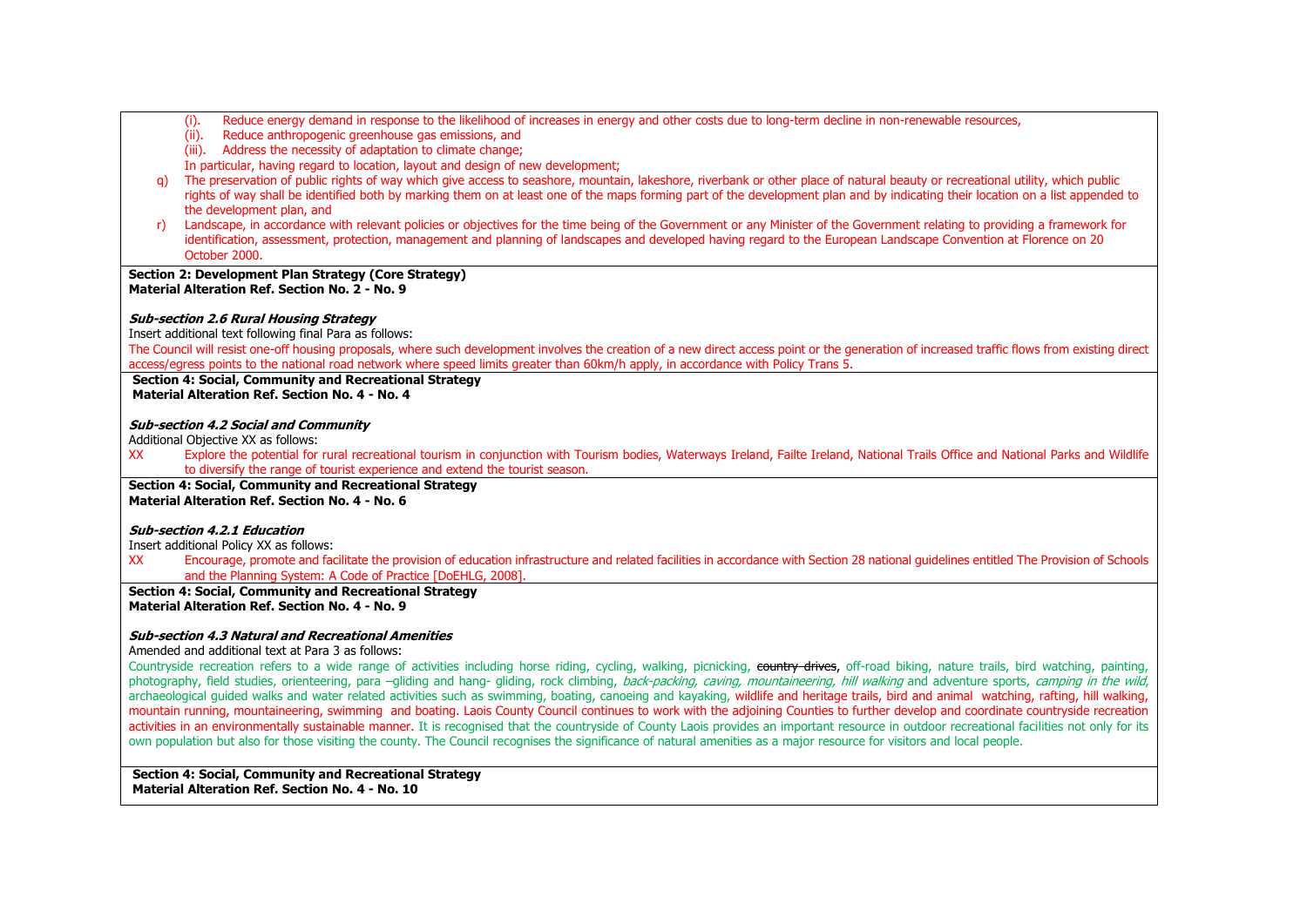#### **Sub-section 4.3 Natural and Recreational Amenities**

Additional Policy XX as follows:

XX Support, promote and facilitate the provision and the development of outdoor activities and seek to preserve, improve and extend recreational amenities.

**Section 4: Social, Community and Recreational Strategy Material Alteration Ref. Section No. 4 - No. 11**

#### **Sub-section 4.3 Natural and Recreational Strategy**

Additional Policy XX as follows:

XX Recognizing the role played by natural amenities and landscape, as part of our heritage and as a major resource both for visitors and local people, support and protect public access to our natural heritage including mountains, uplands moorlands, forests, rivers, lakes, valleys, nature reserves, scenic areas, areas of natural beauty and to the countryside generally.

**Section 4: Social, Community and Recreational Strategy Material Alteration Ref. Section No. 4 - No. 12**

**Sub-section 4.3 Natural and Recreational Strategy**

Insert additional Policy XX as follows:<br>XX Develop the potential of Co

Develop the potential of Co Laois as an Outdoor Activity Hub.

**Section 4: Social, Community and Recreational Strategy Material Alteration Ref. Section No. 4 - No. 14**

#### **Sub-section 4.3.1 Open Space Provision**

Amend Policy NRA18 as follows:

NRA18 Investigate the feasibility of developing walking and cycling routes [such as the Slieve Bloom Mountains Biking Project, **Durrow Green Network Cycle Trail**] to reflect recreational value and to implement strategic green corridors and ensure that any plan or project associated with open space planning, recreation or tourism is subject to Appropriate Assessment Screening in compliance with the Habitats Directive, and subsequent assessment as required.

**Section 5: Economic Development Material Alteration Ref. Section No. 5 - No. 2**

#### **Sub-section 5.1 Economic Development**

Amend Policy ECN4 as follows:

ECN4 Support the marketing of Laois for Inward Investment and as a visitor destination within the Ireland's Ancient East initiative through the Laois LECP.

**Section 5: Economic Development Material Alteration Ref. Section No. 5 - No. 3**

#### **Sub-section 5 Economic Development**

Insert new section following Section 5.1 as follows: **Industrial and Commercial Zoning**

Laois County Council is proposing extensive industrial and commercial land-use zonings in the draft Plan.

The Council is mindful of the need to ensure that economic development and employment opportunities within the county are maximized so as to cater for the dramatic increase in population that has occurred over the past two decades in particular.

The type and quantum of such zonings are as follows and are listed in order of size:

• Industrial: 242 hectares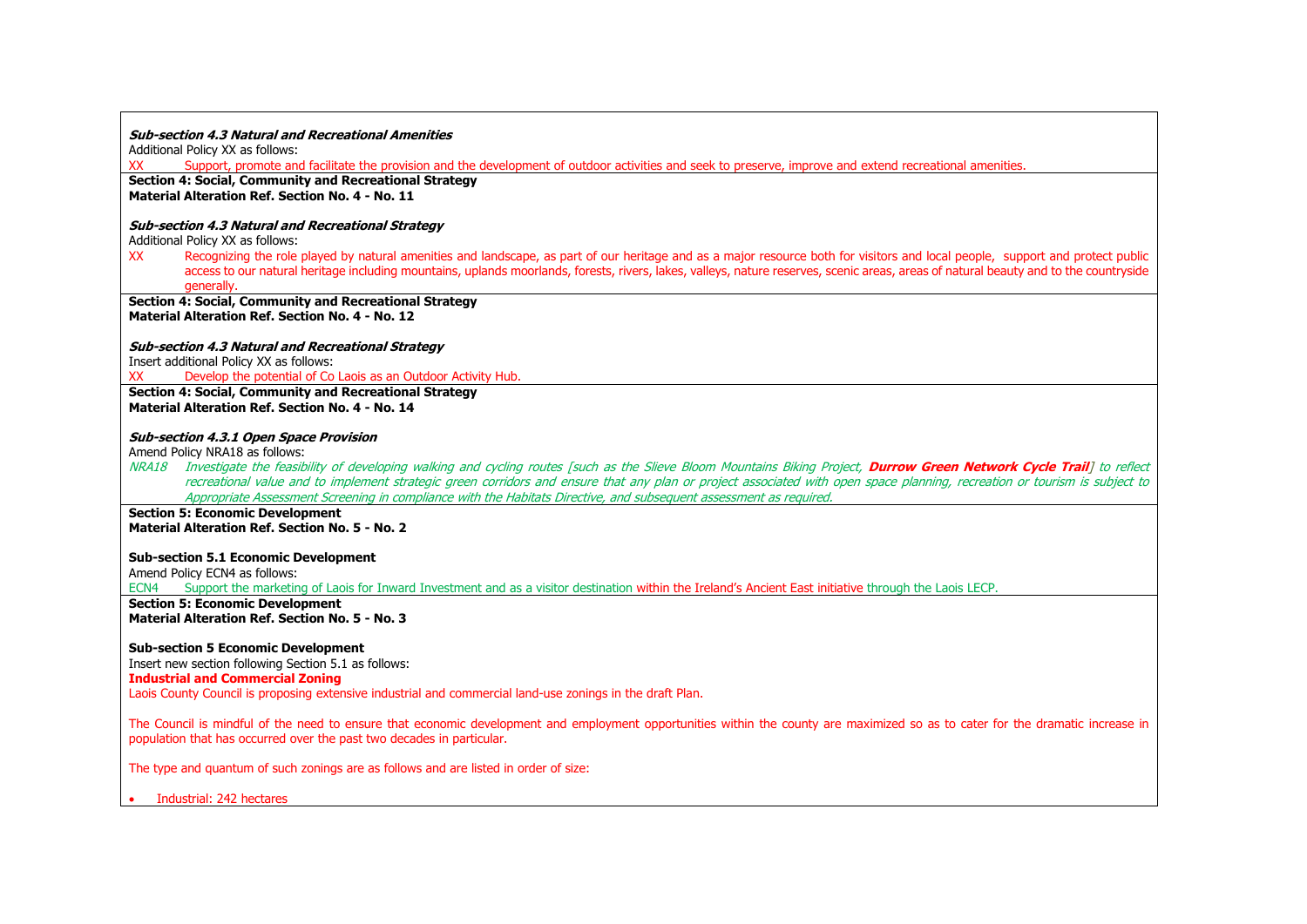• Enterprise and Employment: 229 hectares

- General Business 141 hectares
- Transport and Utilities: 76 hectares
- Tourism: 42 hectares
- Retail Warehousing: 20 hectares

This is a total of 750 hectares [1,852 acres].

By way of comparison this exceeds by a factor of 3, the amount of land earmarked for residential development [240 hectares] in the Core Strategy Table on page 29 of the draft Plan.

In addition, other zonings which are more generic in name allow for a certain level of economic development. For example the land use light industry is considered as "open for consideration" [without invoking a material contravention procedure] in Town and Village Centres zonings.

As expected the bulk of the industrial and associated zonings are located in accordance with the settlement strategy which in turn adheres to advice from the Midland Regional Planning Guidelines as to the optimum siting of population growth and employment generation. The Principal Town of Portlaoise, the Key Service Town of Portarlington and the Service Towns of Abbeyleix, Graiguecullen, Mountmellick, Mountrath and Stradbally collectively account for 487 hectares [65%] of the overall total.

The Council is also mindful of the economic development opportunities presented as a result of recent large scale road and rail infrastructure projects throughout the county such as the M7 and M8 Motorway and various rail upgrades.

This has been of major benefit to Portlaoise following on from its designation in both the NSS and RPGs as an Inland Port and National Transport Node In recognition of this designation, the Council has been pro-active and has serviced and zoned a large landbank at Togher, due south of the town centre and directly adjacent to the M7, for various enterprise and employment activities. The ability of this site to facilitate Foreign Direct Investment development opportunities will be maximised during the Plan period.

Moreover, the Council has allocated economic development and employment generating land use zonings in a number of smaller settlements that benefit from being in close proximity to the improved road and rail transport network. These locations include Borris-in-Ossory, Ballacolla, Ballybrittas and Rathdowney.

**Section 5: Economic Development Material Alteration Ref. Section No. 5 - No. 15**

**Sub-section 5.9 Rural Economic Activities**

Insert additional Objective XX as follows:

XX Plan and prepare for the future use of large industrial peatland sites when peat harvesting finishes in conjunction with NPWS, Coillte and ESB/Bord na Mona and other stakeholders. **Section 5: Economic Development**

**Material Alteration Ref. Section No. 5 - No. 16**

#### **Sub-section 5.9 Rural Economic Activities**

Insert additional paragraph under 'Peatlands' as follows:

Peatlands are one of the world's most important ecosystems. Covering a mere 3% of the world's terrestrial surface, peatlands contain 550 gigatonnes of carbon, making them the most important long term carbon sinks in the terrestrial biosphere. This ability of peatlands to store CO2 and other greenhouse gas means they have a net cooling effect on the global climate. Our management of peatlands has to be sustainable. The rewetting and restoration of peatland has the capacity to secure existing carbon stock and reinitiate the carbon sequestration capacity of degraded peatlands.

**Section 5: Economic Development Material Alteration Ref. Section No. 5 - No. 17**

**Sub-section 5.9 Rural Economic Activities** Insert additional text above Figure 13 as follows: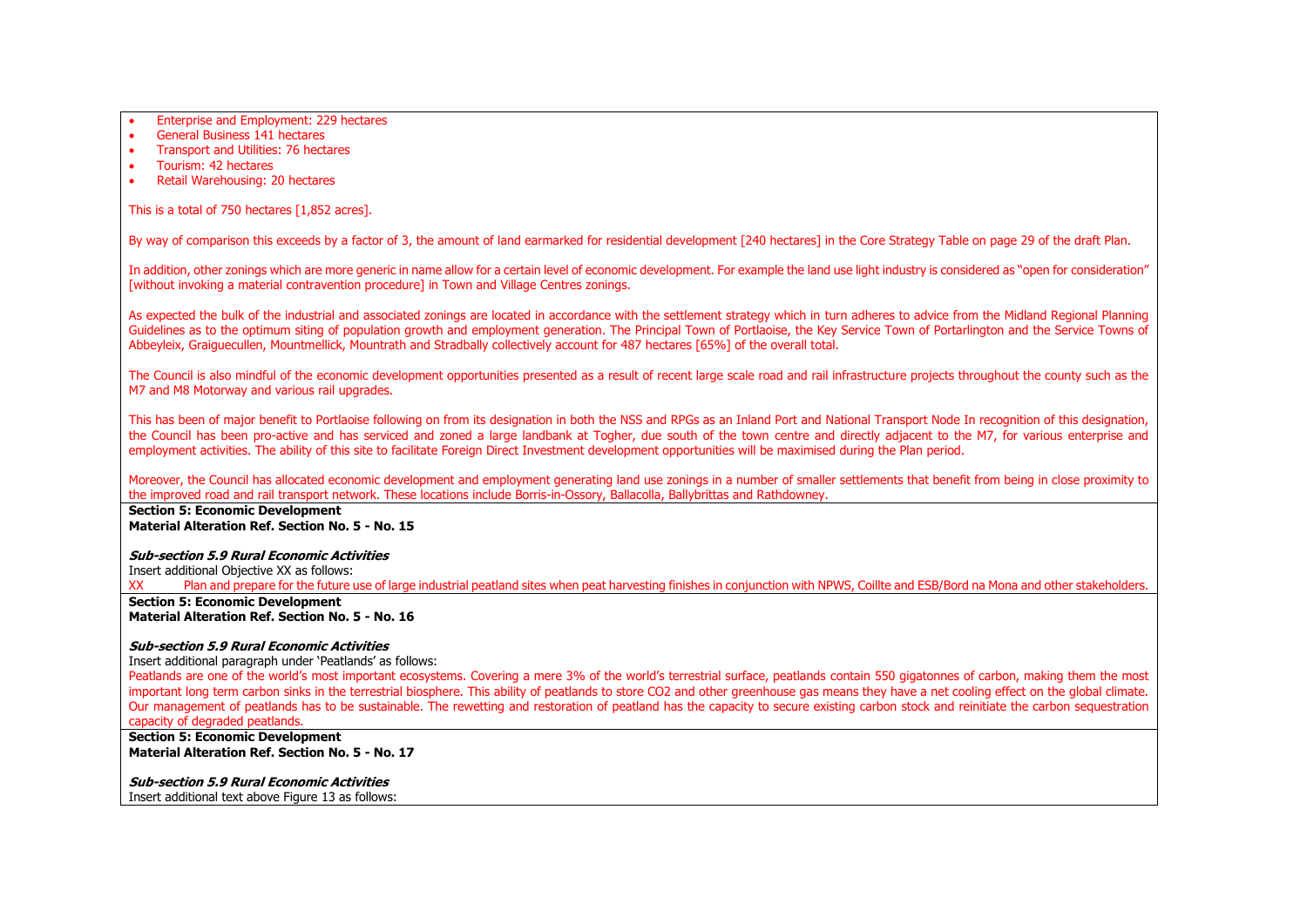Aggregate extraction can only take place where suitable aggregate resources exist; they are a 'tied' resource. It is considered, therefore, that planning policies should be carefully constructed to avoid adverse effects on aggregate resources and the related extractive industries and added value production that are essential for the built environment, infrastructure and future economic development.

Like many forms of development, extractive industries have the potential to cause harm to the environment, heritage and the landscape if not appropriately designed and managed. However, aggregates are a necessary resource and are of great importance to the economy and society. In addition, well managed and designed quarry sites minimise environmental effects. There is also the potential for habitat creation through the restoration of quarry sites following the cessation of operations.

#### **Section 5: Economic Development Material Alteration Ref. Section No. 5 - No. 18**

#### **Sub-section 5.9 Rural Economic Activities**

Insert additional text above Figure 13 as follows: The following National Guidelines (as may be superseded and/or updated) should be complied with:

- i. Environmental Management(EPA 2006);
- ii. Quarries and Ancillary Activities: DOECLG Guidelines 2004);
- iii. Environmental Code(ICF 2006);
- iv. Geological Heritage Guidelines(ICF & GSI 2008);
- v. Archaeological Code of Practice((ICF & DOECLG 2009);
- vi. Secs 261 & 261A Planning and Development Acts 2000 2013.
- **Section 5: Economic Development Material Alteration Ref. Section No. 5 - No. 19**

#### **Sub-section 5.9 Rural Economic Activities**

Insert additional Policy XX after Policy RUR1 as follows:

XX Support and facilitate agri-tourism and the work of farming / local bodies within the county in the promotion of the rural economy, including agriculture development, tourism adaptation, rural diversification and in the development of new initiatives to support farming.

#### **Section 5: Economic Development Material Alteration Ref. Section No. 5 - No. 21**

# **Sub-section 5.9 Rural Economic Activities**

Insert additional Policy XX as follows:

XX To secure the long-term supply of value-added products (such as concrete products and asphalt, which are often, but not always, produced in conjunction with aggregate extraction.

**Section 5: Economic Development Material Alteration Ref. Section No. 5 - No. 22**

#### **Sub-section 5.9 Rural Economic Activities**

Insert additional Policy XX as follows:

XX Protect rural amenities, natural archaeological and natural heritage, visual amenities, eco-systems, conservation areas, landscape and scenic views from adverse impacts of agricultural practices and development particularly in high amenity areas and ensure that it is appropriate in nature and scale, and ensure it does not have an undue negative impact on the visual/scenic amenity of the countryside and identify mitigating measures where required. Integrate into the landscape, including the minimal use of signage.

#### **Section 5: Economic Development Material Alteration Ref. Section No. 5 - No. 23**

**Sub-section 5.9 Rural Economic Activities**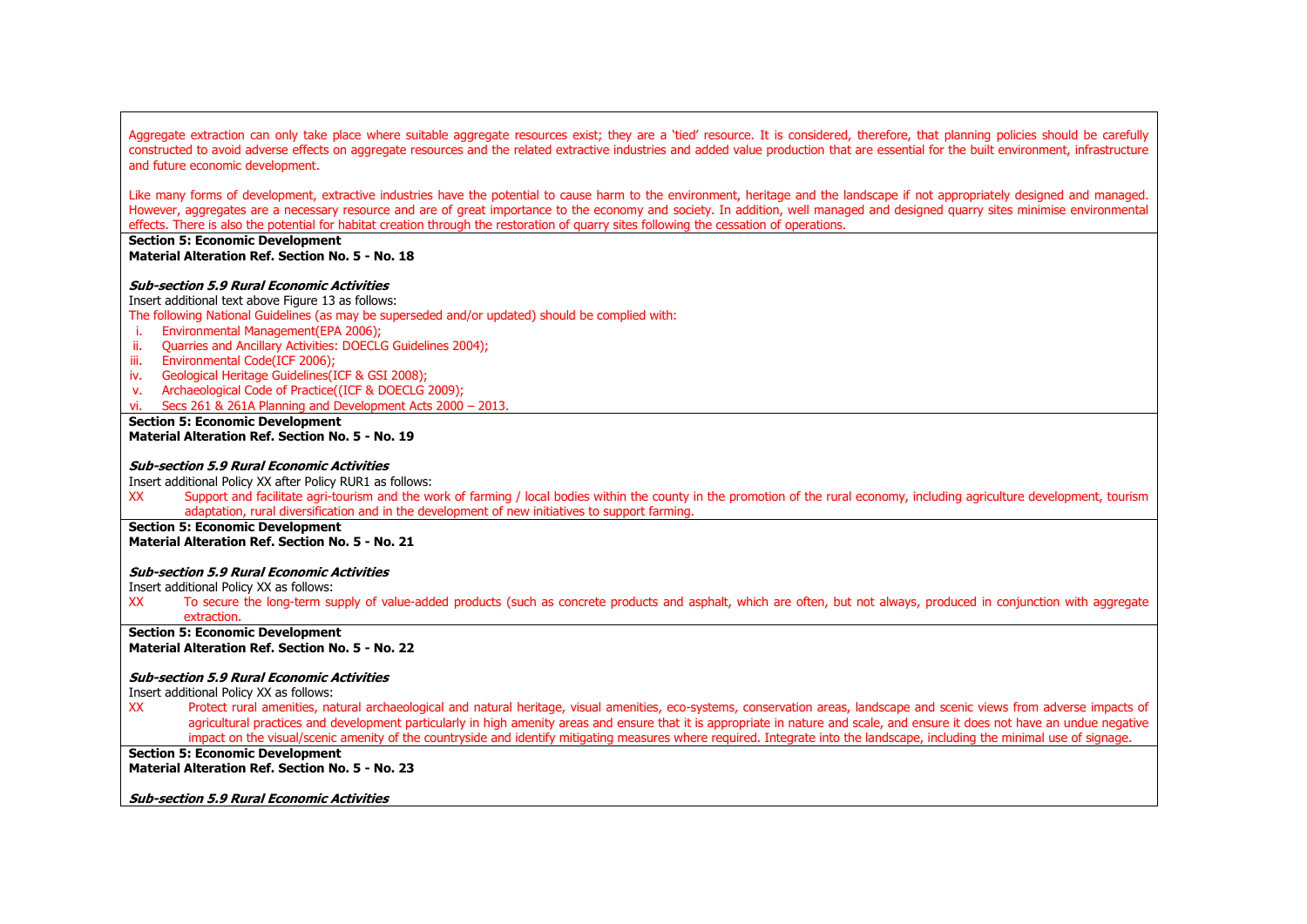| Insert additional Policy XX as follows:<br>Protect access routes to upland walks and rights of way.<br>XX                                                                                                                                                                                                                                                                                                                                                                                                                                           |  |
|-----------------------------------------------------------------------------------------------------------------------------------------------------------------------------------------------------------------------------------------------------------------------------------------------------------------------------------------------------------------------------------------------------------------------------------------------------------------------------------------------------------------------------------------------------|--|
| <b>Section 5: Economic Development</b><br>Material Alteration Ref. Section No. 5 - No. 24                                                                                                                                                                                                                                                                                                                                                                                                                                                           |  |
| <b>Sub-section 5.9 Rural Economic Activities</b>                                                                                                                                                                                                                                                                                                                                                                                                                                                                                                    |  |
| Insert additional Policy XX as follows:<br>Not to permit the convergence of the forest edge and the skylines and avoid geometric shapes particularly in uplands and monitor forestry applications in elevated and prominent<br>XX                                                                                                                                                                                                                                                                                                                   |  |
| landscapes and being conscious of the potentially negative visual impact of forestry development on landscape quality, conservation and harmony and on the surrounding area<br>in terms of its nature and scale (including clear-felling activity), protect from injury scenic and exposed/elevated landscapes, scenic routes, views, prospects and vistas(including<br>to water and valley approaches to the hills), Geological sites, National Monuments, heritage features, Aquatic zones, and in Primary and Secondary Amenity Areas.           |  |
| Ensure that exclusion zones are applied to sites of archaeological importance and areas of archaeological potential. The Council will seek to have such planting and felling<br>conducted in a manner which takes into account best practice in forestry planting and felling in the context of landscape design so that it integrates into the landscape.                                                                                                                                                                                          |  |
| <b>Section 5: Economic Development</b>                                                                                                                                                                                                                                                                                                                                                                                                                                                                                                              |  |
| Material Alteration Ref. Section No. 5 - No. 25                                                                                                                                                                                                                                                                                                                                                                                                                                                                                                     |  |
| <b>Sub-section 5.9 Rural Economic Activities</b>                                                                                                                                                                                                                                                                                                                                                                                                                                                                                                    |  |
| Insert additional Policy XX as follows:                                                                                                                                                                                                                                                                                                                                                                                                                                                                                                             |  |
| <b>XX</b><br>Discourage new forestry development, except for broadleaf in Sensitive Rural Landscapes and Visually Vulnerable Areas, along designated Scenic Routes (Broadleaf forestry will<br>be open to consideration in these areas)                                                                                                                                                                                                                                                                                                             |  |
| <b>Section 5: Economic Development</b>                                                                                                                                                                                                                                                                                                                                                                                                                                                                                                              |  |
| Material Alteration Ref. Section No. 5 - No. 26                                                                                                                                                                                                                                                                                                                                                                                                                                                                                                     |  |
| <b>Sub-section 5.9 Rural Economic Activities</b>                                                                                                                                                                                                                                                                                                                                                                                                                                                                                                    |  |
| Insert additional Policy XX as follows:                                                                                                                                                                                                                                                                                                                                                                                                                                                                                                             |  |
| Forest development should follow current best practice and adhere to/be in accordance with Forest Service Guidelines and in respect of Landscape Guidelines where landscape<br><b>XX</b><br>objectives should focus on compatibility and enhancement of existing local landscape character. It should have regard to* FS "Code of Best Forest Practice (2000)".                                                                                                                                                                                     |  |
| <b>Section 5: Economic Development</b><br>Material Alteration Ref. Section No. 5 - No. 27                                                                                                                                                                                                                                                                                                                                                                                                                                                           |  |
|                                                                                                                                                                                                                                                                                                                                                                                                                                                                                                                                                     |  |
| <b>Sub-section 5.9 Rural Economic Activities</b><br>Amend Policy RUR 4 as follows:                                                                                                                                                                                                                                                                                                                                                                                                                                                                  |  |
| Support the appropriate sustainable management of peat extraction and related manufacturing activities subject to environmental, traffic and planning considerations and ensure<br>RUR <sub>4</sub>                                                                                                                                                                                                                                                                                                                                                 |  |
| that that any plan or project associated with peatland development is subject to the appropriate assessment screening in compliance with the Habitats Directive, and subsequent<br>assessment if required:                                                                                                                                                                                                                                                                                                                                          |  |
| <b>Section 5: Economic Development</b>                                                                                                                                                                                                                                                                                                                                                                                                                                                                                                              |  |
| Material Alteration Ref. Section No. 5 - No. 28                                                                                                                                                                                                                                                                                                                                                                                                                                                                                                     |  |
| <b>Sub-section 5.9 Rural Economic Activities</b>                                                                                                                                                                                                                                                                                                                                                                                                                                                                                                    |  |
| Amend Policy RUR 7 as follows:                                                                                                                                                                                                                                                                                                                                                                                                                                                                                                                      |  |
| Support in principle the expansion of the aggregates and concrete products industry which offers opportunity for employment and economic development generally subject to<br><b>RUR7</b><br>environmental, traffic and planning considerations and ensure that any plan or project associated with extractive industry is subject to Appropriate assessment screening in<br>compliance with the Habitats Direction and subsequent assessment as required, applicants for planning permission shall have regard to the GSI-ICF Quarrying Guidelines. |  |
|                                                                                                                                                                                                                                                                                                                                                                                                                                                                                                                                                     |  |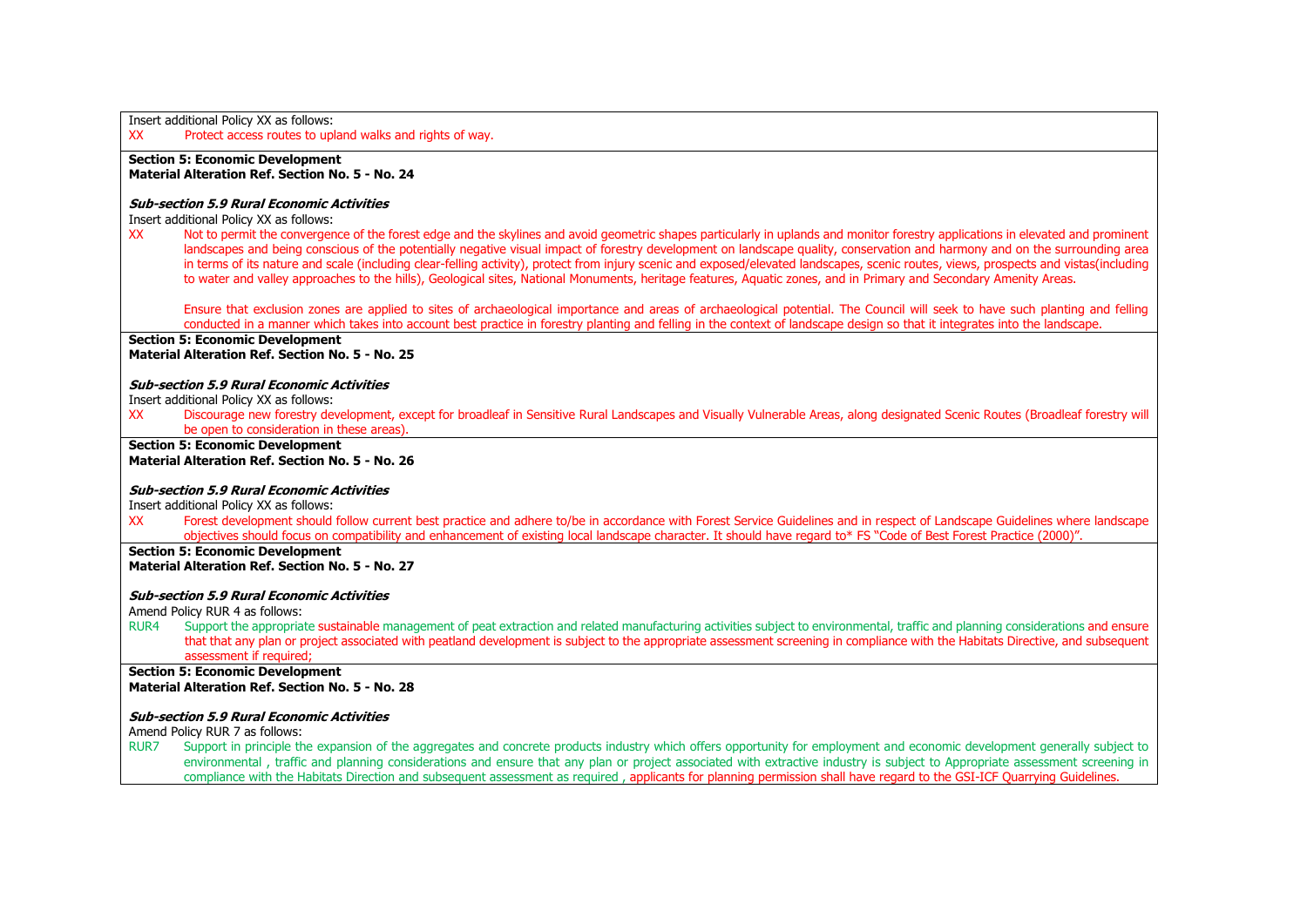#### **Section 5: Economic Development Material Alteration Ref. Section No. 5 - No. 29**

#### **Sub-section 5.9 Rural Economic Activities**

Amend Policy RUR 9 as follows:

RUR9 Investigate the feasibility of mapping the full extent of aggregate resources of the county during the lifetime of the County Development Plan 2017-20213 and Seek to prevent the sterilisation and inappropriate development of aggregate and mineral resources in order to ensure a sustainable supply of these non-renewable resources.

**Section 5: Economic Development Material Alteration Ref. Section No. 5 - No. 30**

#### **Sub-section 5.10 Tourism**

Amend fourth Para as follows:

Under the Ireland's Ancient East Programme, signage has been installed at the following sites: Emo Court, the Rock of Dunamase, Heywood Gardens, Timahoe Round Tower and Abbeyleix Heritage House. It is the aim of Laois County Council to facilitate and encourage signage at further sites of importance including Donaghmore Workhouse and Agricultural Museum, Aghaboe Abbey, Killeshin Romanesque Church and others. Recommends the following specific sites to be signposted and marketed: Emo Court, Heywood Gardens, Aghaboe Abbey, Heritage House Abbeyleix, Timahoe Round Tower and the Rock of Dunamaise.

**Section 5: Economic Development Material Alteration Ref. Section No. 5 - No. 31**

#### **Sub-section 5.10 Tourism**

Insert additional text after sixth Para as follows:

Fáilte Ireland data indicates that County Laois attracted approximately 57,000 overseas visitors in 2015. This demonstrates Laois' potential as a tourism destination. Initiatives such as Ireland's Ancient East aim to further increase the numbers of visitors to the county.

**Section 5: Economic Development**

**Material Alteration Ref. Section No. 5 - No. 32**

#### **Sub-section 5.10 Tourism**

Insert additional text after final Para as follows:

Ireland's Ancient East, established in 2016, has a target growth in visitor numbers of 600,000 (21%) to the region and an additional visitor revenue of €204 million (28%). To offer visitors a compelling motivation to visit the east of Ireland, Failte Ireland has developed a new umbrella destination brand called Ireland's Ancient East. The brand is rooted in the rich history and diverse range of cultural heritage experiences that are particularly prevalent in the East, South and Midlands regions of Ireland. The new destination brand has been designed to appeal to the key customer segments – namely the Culturally Curious and the Great Escapers – and to present this large geographic area in a cohesive and unified manner. Ireland's Ancient East offers a personal experience of 5,000 years of Europe's history. A journey of discovery in a lush green landscape that attracted warring settlers for millennia, illuminated by stories told by the best story tellers in the world. The key strategic objectives of the Ireland's Ancient East initiative are:

- To drive growth in international visitor numbers, tourism revenue and associated tourism employment in the regions which currently underperform in these areas.
- To move Ireland's east and south from a transit and day tripping zone to a destination which attracts international overnight visitors. To develop a world class visitor experience, this delivers fully on the brand promise. To differentiate Ireland's east, south and midlands destination, within the international tourism marketplace, on the basis of the quality of its heritage experiences and a clear and memorable narrative, this links all experiences within it. Additional contextual information (Para.5.10) ,
- To disperse visitor traffic across the geography by encouraging the exploration of both the well-known attractions (in some cases congested) and lesser known sites and experiences (hidden gems).
- To ensure Ireland's Ancient East is delivered in accordance with the principles of sustainable tourism, ensuring that economic, social and environmental benefits are delivered in a balanced way.

During the life-time of this Plan there will be a phased roll-out of the branding strategy, with investment in tourism signage and the enhancement of the visitor experience across the programme area. The strategy will develop Ireland's Ancient East as a destination that is easy for the independent visitor to explore, interpret, understand and appreciate. The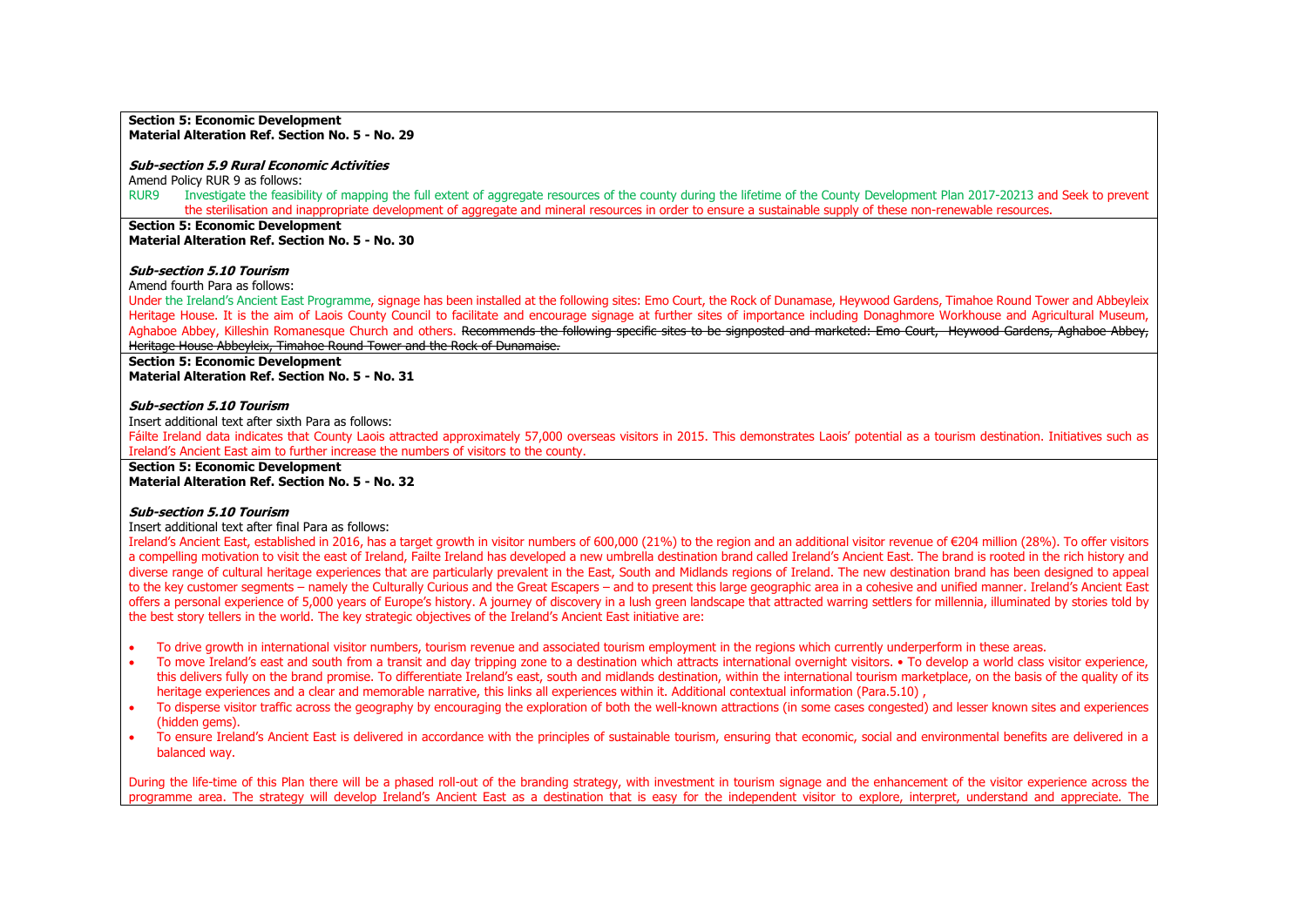implementation strategy will deal with on the ground information as well as promotional aspects of the brand and the accessibility of sites, possibly including mechanisms for pre-booking, ticketing and improved management. The strategy will enhance the visitor experience by promoting innovation in product development including the delivery of information through foreign languages and using digital technology where appropriate.

**Section 5: Economic Development Material Alteration Ref. Section No. 5 - No. 33**

# **Sub-section 5.10 Tourism**

Remove second last paragraph as follows:

Fáilte Ireland data indicates that County Laois attracts a low number of overseas visitors and less overseas tourism revenue than surrounding counties – revenue of €11 million and overseas visitor numbers of 37,000 in 2012. Despite the absence of a tourism tradition in Laois, Fáilte Ireland recorded an increased level of overseas visitors (40%) and revenue (73%) during *The Gathering 2013*. This demonstrates Laois' potential as a tourism destination.

#### **Section 5: Economic Development Material Alteration Ref. Section No. 5 - No. 34**

#### **Sub-section 5.10 Tourism**

Insert additional text after final Para as follows:

Fáilte Ireland promotes the incorporation of the principles of sustainability in the County Development Plan. The following five principles have been prepared to encapsulate the need to achieve a balance between appropriate tourism development and economic, environmental and social sustainability.

Developments will be assessed having regard to compliance with these, and the associated policies.

Principle 1: Tourism, when it is well managed and properly located, should be recognised as a positive activity which has potential to benefit the host community, the place itself and the visitor alike. Sustainable tourism planning requires a balance to be struck between the needs of the visitor, the place and the host community.

Principle 2: Our landscapes, our cultural heritage, our environment and our linguistic heritage all have an intrinsic value which outweighs their value simply as a tourism asset. However, sustainable tourism planning makes sure that they can continue to be enjoyed and cherished by future generations and not prejudiced simply by short term considerations.

Principle 3: Built development and other activities associated with tourism should in all respects be appropriate to the character of the place in which they are situated. This applies to the scale, design and nature of the place as well as to the particular land use, economic and social requirements of the place and its surroundings.

Principle 4: Strategic tourism assets – including special landscapes, important views, the setting of historic buildings and monuments, areas of cultural significance and access points to the open countryside, should be safeguarded from encroachment by inappropriate development.

Principle 5: Visitor accommodation, interpretation centres, and commercial / retail facilities serving the tourism sector should generally be located within established settlements thereby fostering strong links to a whole range of other economic and commercial sectors and sustaining the host communities.

Sustainable tourism facilities, when properly located and managed can, especially if accessible by a range of transport modes, encourage longer visitor stays, help to extend the tourism season, and add to the vitality of settlements throughout the year. Underlying these principles for Sustainable Tourism, the definitions of economic, environmental and social sustainability. against which any tourism project should be assessed, are defined as follows:

Economic sustainability must be considered to ensure that the tourism sector is managed. The key strengths of the County include landscape, heritage, natural environment, and lifestyle and amenity pursuits. The sector is highly affected by seasonality and there are extremes in visitor numbers at key attractions contrasted with smaller attractions which struggle to maintain visitor numbers. These 'peaks and troughs' should be carefully managed to ensure the protection of natural resources. Tourism innovation should also be encouraged – particularly where it brings about environmental benefits. Finally, for projects to be economically sustainable they should meet the needs of the permanent and also visitor population alike, so the preparation of robust business plans for all such developments will ensure proposals are viable and sustainable.

Environmental sustainability will be central to the development and protection of a viable tourism sector and this is a key consideration in a County where tourism attractions are located in environmentally sensitive areas and close to historic areas where the quality of the built heritage and environment must be protected from inappropriate development - whether tourism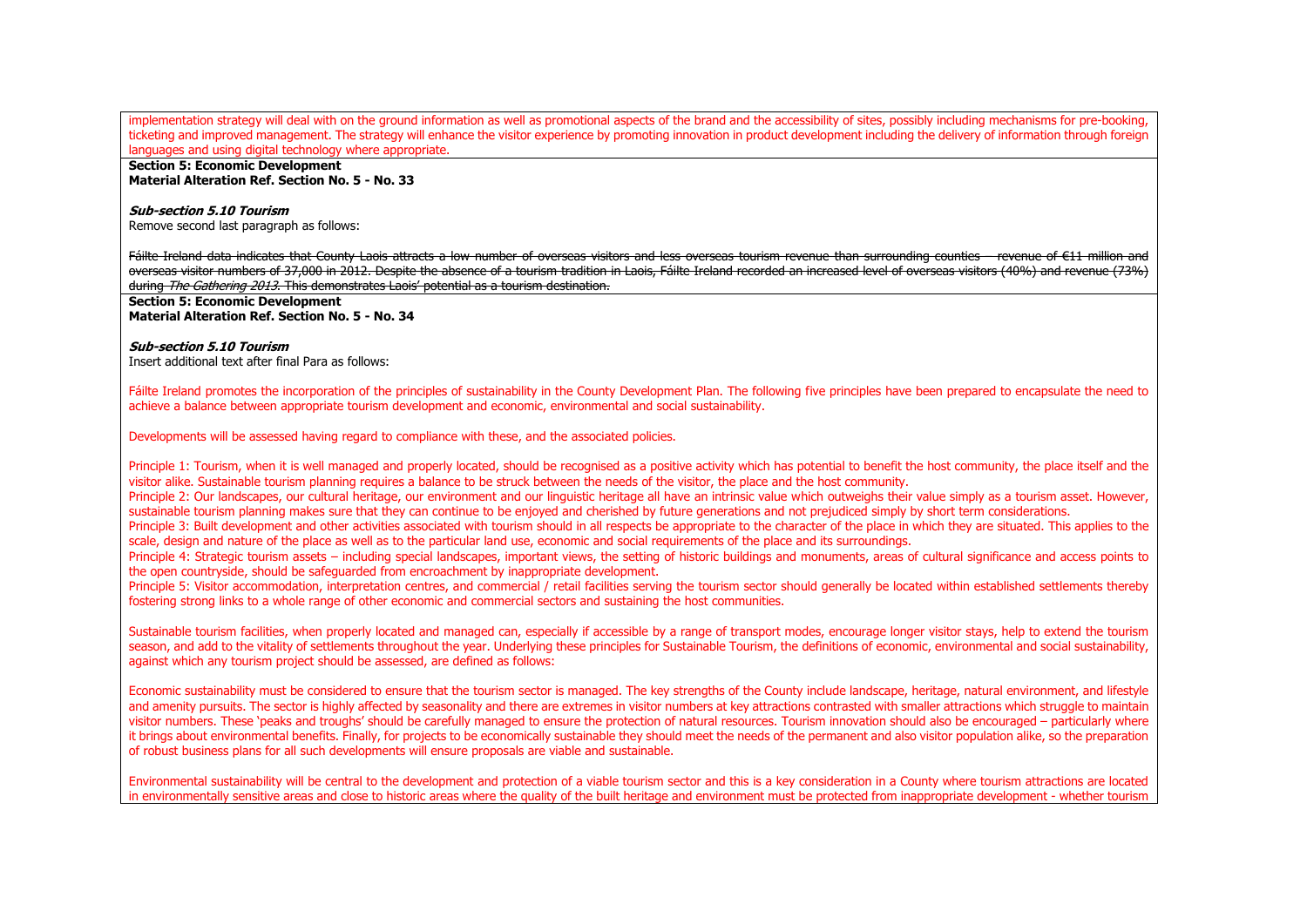related or not. The 'mainstreaming' of policy guidance tools such as the Strategic Environmental Assessment (SEA) will undoubtedly address any deficits in relation to many of these key policy areas.

• Social Sustainability is arguably more difficult to assess. Many of the potentially negative impacts of tourism development can however be addressed through careful consideration of the social and cultural nature of the receiving environment. The impacts that large-scale developments can have on existing local communities' policies can be assessed having regard to the impact of visitor numbers on local quality of life, culture and heritage – with a particular emphasis placed on unique areas such as culturally sensitive areas where small impacts over time may have a significant cumulative effect.

#### **Section 5: Economic Development Material Alteration Ref. Section No. 5 - No. 35**

# **Sub-section 5.10 Tourism**

Insert additional text following:

The Council will consult with TII in relation to any tourism and recreational proposals in order to ensure that any such proposal would not affect the national road network, having particular regard to the requirements of Policy Trans 5.

# **Section 5: Economic Development**

**Material Alteration Ref. Section No. 5 - No. 36**

#### **Sub-section 5.10.1 Laois's Tourism Strategy**

Reinstate Table 17 from the Laois County Development Plan 2011 – 2017 before final Para as follows:

| <b>Key Heritage</b><br><b>Assets</b> | <b>Archaeological Assets</b>                                                                                                  | <b>Architectural Assets</b>                                                                   | <b>Natural Assets</b>                                                             |
|--------------------------------------|-------------------------------------------------------------------------------------------------------------------------------|-----------------------------------------------------------------------------------------------|-----------------------------------------------------------------------------------|
|                                      | Monastic heritage including Abbey<br>at Aghaboe, intact Round Tower at<br>Timahoe and fine Romanesque<br>doorway at Killeshin | Emo Court and gardens                                                                         | Slieve Blooms Nature Reserve with walks at:<br>Monicknew<br>Glenbarrow<br>The Cut |
|                                      | Viking Longphort known as Dunrally<br>Fort close to Vicarstown                                                                | <b>Heywood Gardens</b>                                                                        | Timahoe Esker Nature Reserve with walk                                            |
|                                      | Rock of Dunamaise with Norman<br><b>Influences</b>                                                                            | Castledurrow, Ballyfin, Abbeyleix,<br>Stradbally Hall, Roundwood House<br>demesnes            | Granstown Nature Reserve with walk                                                |
|                                      | Maryborough Fort and St Peter's<br>Church and graveyard associated<br>with Plantation of Laois-Offaly                         | Fine Georgian Square: O'Connor<br><b>Square Mountmellick</b>                                  | Waterways: Nore, Erkina and Barrow including<br>its source and smaller streams.   |
|                                      |                                                                                                                               |                                                                                               | <b>Grand Canal</b>                                                                |
|                                      |                                                                                                                               |                                                                                               | Small lakes at Ballinakill, Brittas House, Ballyfin                               |
|                                      | Tower houses at Lea, Cullahill and<br><b>Ballaghmore</b>                                                                      | Architectural<br>Proposed<br>Conservation Areas at Portlaoise,<br><b>Abbeyleix and Durrow</b> | Wetlands walks at Slieve Blooms, Killamuck,<br>Portarlington and the Derries      |
|                                      | Fortified houses at Brittas House,                                                                                            |                                                                                               |                                                                                   |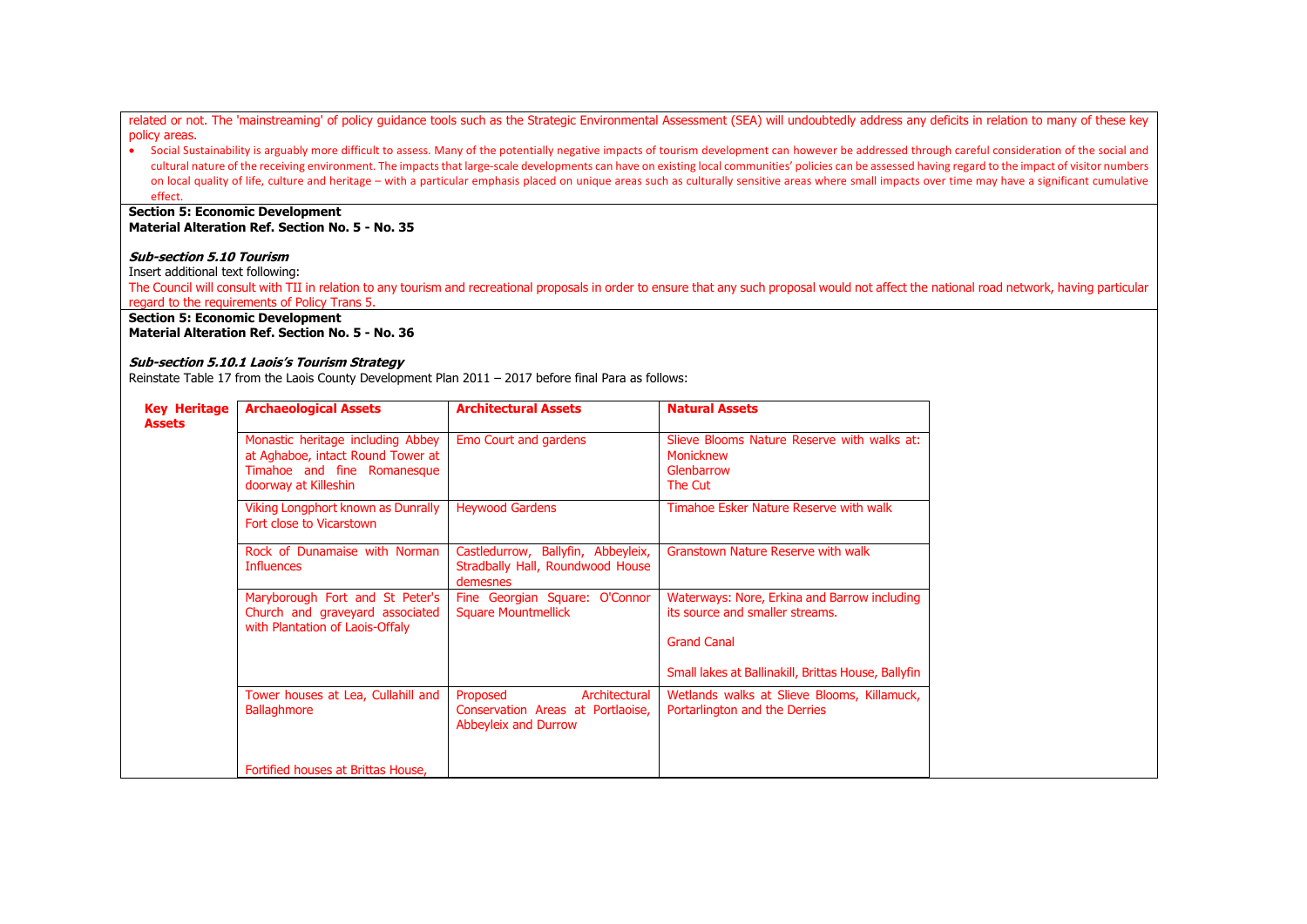| Industrial<br>Archaeology<br>Workhouse<br>Donaghmore<br>and<br><b>Agricultural Museum</b><br>Mill Buildings at Mountmellick,<br>Castletown, Donaghmore<br>Stradbally<br>Steam<br>Exhibits<br>at<br>Work<br>Museum<br>Museum,<br>Mountmellick and Heritage Centre | Historic town and villages such as<br>Portarlington, Mountrath Market<br>Square, Clonaslee, Ballinakill, Emo,<br><b>Timahoe and Stradbally</b> | Woodlands open to the public:<br>Oughaval Wood,<br><b>Carrick Wood</b><br>Dunmore Wood<br><b>Garryhinch Wood</b><br><b>Brittas Wood</b><br><b>Togher Wood</b><br>Capponellan Forest and Lake Walk |
|------------------------------------------------------------------------------------------------------------------------------------------------------------------------------------------------------------------------------------------------------------------|------------------------------------------------------------------------------------------------------------------------------------------------|---------------------------------------------------------------------------------------------------------------------------------------------------------------------------------------------------|
| Abbeyleix<br>Heritage Trails, Sli Dala, ancient<br>travelling route extant in places                                                                                                                                                                             | Coolbanagher Church, Emo                                                                                                                       | Subtle landscape of rolling hills, river basins<br>and their floodplains, expansive flat areas,                                                                                                   |
|                                                                                                                                                                                                                                                                  |                                                                                                                                                | upland areas                                                                                                                                                                                      |
|                                                                                                                                                                                                                                                                  | <b>Midland Regional Hospital</b>                                                                                                               | On road and off-road walking and cycling<br>routes open up the countryside to rural<br>tourism                                                                                                    |
|                                                                                                                                                                                                                                                                  |                                                                                                                                                | 8.1.1<br><b>Walks</b><br><b>Tourism</b><br>Laois<br>mapped<br>on<br>www.laoistourism.je Sli na Slainte Coillte                                                                                    |

# **Section 5: Economic Development**

**Material Alteration Ref. Section No. 5 - No. 37**

#### **Sub-section 5.10.1 Laois's Tourism Strategy**

Insert additional Policy XX after Policy TM2 as follows:

XX Direct the provision of tourist related facilities, such as information offices and cultural centres, into town and village locations to support and strengthen the existing economic infrastructure of such centres. In all cases, the applicant must submit a robust assessment setting out the sustainability of any proposal with respect to economic, environmental and social sustainability, as defined herein.

#### **Section 5: Economic Development Material Alteration Ref. Section No. 5 - No. 39**

#### **Sub-section 5.10.1 Laois's Tourism Strategy**

Amend Policy TM7 as follows:

TM7 Support and promote the existing **festivals and cultural events** which take place in the county and facilitate the establishment of new events where viable to increase the profile of the county as a key tourism destination and enjoyable place to be;

# **Section 5: Economic Development**

**Material Alteration Ref. Section No. 5 - No. 41**

#### **Sub-section 5.10.1 Laois's Tourism Strategy**

Amend Policy TM10 as follows:<br>TM10 Work in collaboration

Work in collaboration with Coillte, neighbouring local authorities, Fáilte Ireland, community organisations and other interested parties to develop new forest accommodation, with required ancillary facilities, access, signage and trails for walking, cycling, mountain-biking and horse-riding.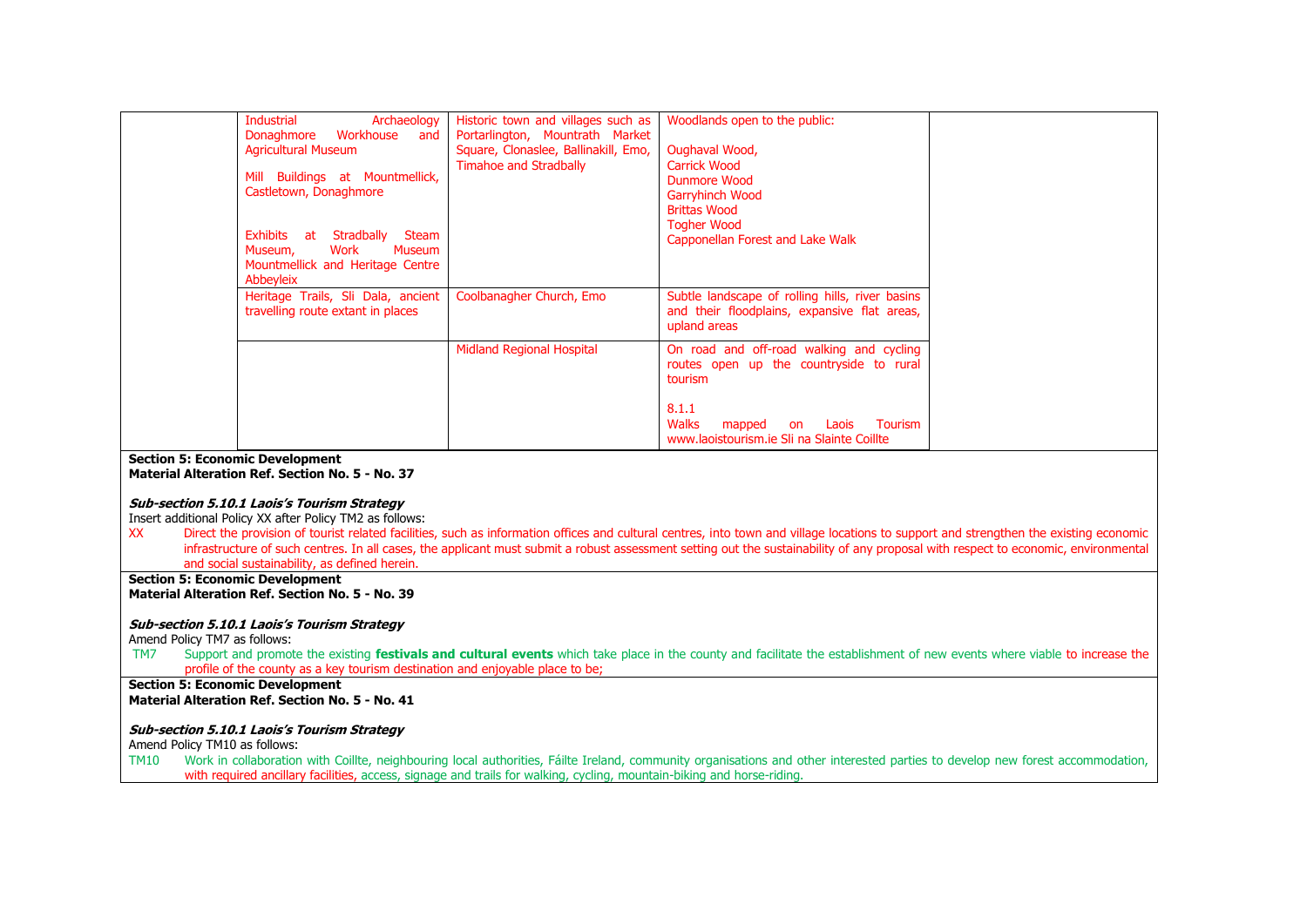#### **Section 5: Economic Development Material Alteration Ref. Section No. 5 - No. 42**

#### **Sub-section 5.10.1 Laois's Tourism Strategy**

Amend Policy TM11 as follows:

TM11 Continue to work in collaboration with Failte Ireland and other key stakeholders on the development of the Ireland's Ancient East branding strategy, to implement the programmes and plans of the **Ireland's Ancient East** initiative over the lifetime of the plan to maximise the tourism potential of the county. As part of that process Laois County Council will liaise with Fáilte Ireland on the development of the over-arching strategy, as well as any smaller scale plans or programmes that are prepared to give effect to that strategy. Laois County Council will consult with Fáilte Ireland as required, on assessment of any such plans, programmes or policies to ensure that they are adequately screened or assessed in full compliance with Directives including the SEA Directive and the Habitats Directive.

**Section 5: Economic Development Material Alteration Ref. Section No. 5 - No. 43**

#### **Sub-section 5.10.1 Laois's Tourism Strategy**

Insert new Policy XX after Policy TM11 as follows:

XX Facilitate Fáilte Ireland initiatives for the development of tourism experiences in the County that are fit for purpose and deliver on the Ireland's Ancient East brand promise, within the context of the land use management and infrastructural provision in the County.

# **Section 5: Economic Development**

**Material Alteration Ref. Section No. 5 - No. 44**

#### **Sub-section 5.10.1 Laois's Tourism Strategy**

Amend Policy TM 14 as follows:

- TM 14 Support in principle and investigate the feasibility of, subject to compliance with the Habitats and Birds Directive, developing and marketing off-road Slieve Bloom Mountain Biking Trail by Coillte and Durrow Green Network Cycle Trail in co-operation with relevant stakeholders including Durrow Development Forum.
- **Section 5: Economic Development**

**Material Alteration Ref. Section No. 5 - No. 45**

#### **Sub-section 5.10.1 Laois's Tourism Strategy**

Amend Policy TM17 as follows:

TM17 Co-operate with National Trails Office (management standards), Fáilte Ireland, National Way Marked Way Advisory Committee, Coillte, the Heritage Council and other relevant bodies, in order to support the sustainable development, maintenance and enhancement of walking routes at appropriate locations throughout the county, including but not limited to, drying rooms for walkers and repair facilities for cyclists subject to compliance with the policies and objectives of the Plan particularly as they relate to the protection if the natural environment subject to compliance with the Habitats and Bird Directives;

**Section 5: Economic Development**

**Material Alteration Ref. Section No. 5 - No. 46**

#### **Sub-section 5.10.1 Laois's Tourism Strategy**

Amend Policy TM21 and relocate to after Policy TM11 as follows:

XX Encourage the clustering of tourism enterprise in town and village centres in the interest of sustainable tourism development and the enhancement of the public realms of town and village centres to maximise their tourism potential; in all cases, the applicant must submit a robust assessment setting out the sustainability of any proposal with respect to economic, environmental and social sustainability, as defined herein.

#### **Section 5: Economic Development Material Alteration Ref. Section No. 5 - No. 47**

**Sub-section 5.10.1 Laois's Tourism Strategy** Amend Policy TM22 as follows: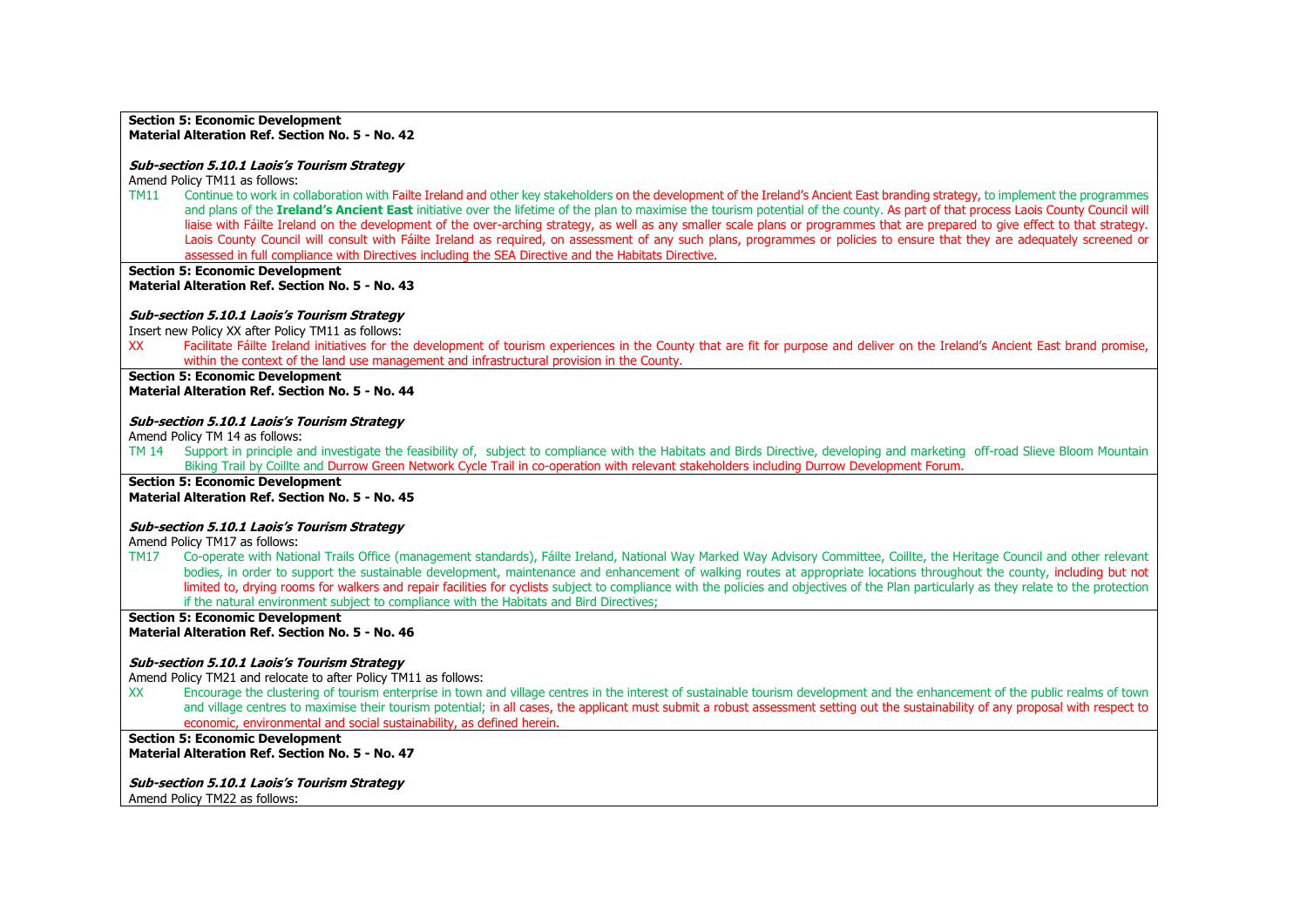| TM22<br>Seek to maintain existing walking and cycling trails as well as facilities associated with angling and examine the feasibility of setting up additional walking/cycling trails or            |
|------------------------------------------------------------------------------------------------------------------------------------------------------------------------------------------------------|
| canoe/bridle trails and support the development and funding for general enhancements along trails and in collaboration with the National Trails Office, provide up to date                           |
| information on trail locations and routes;                                                                                                                                                           |
| <b>Section 5: Economic Development</b>                                                                                                                                                               |
| Material Alteration Ref. Section No. 5 - No. 48                                                                                                                                                      |
| <b>Sub-section 5.10.1 Laois's Tourism Strategy</b>                                                                                                                                                   |
| Insert new Policy XX as follows:                                                                                                                                                                     |
| Subject to compliance with the Habitats and Birds Directives, support in principle thedevelopment and marketing of the Erkina River Blueway Trail in association with all relevant<br><b>XX</b>      |
| stakeholders including Woodenbridge Paddlers Association and facilitate related commercial opportunities in Durrow as well as opportunities to link with other tourist and                           |
| recreational facilities in the area.                                                                                                                                                                 |
| <b>Section 5: Economic Development</b><br>Material Alteration Ref. Section No. 5 - No. 49                                                                                                            |
|                                                                                                                                                                                                      |
| <b>Sub-section 5.10.1 Laois's Tourism Strategy</b>                                                                                                                                                   |
| Insert new Policy XX after Policy TM26 as follows:                                                                                                                                                   |
| Develop a management plan for specific busy tourist sites in order to facilitate the effective accommodation of large numbers of tourists at sensitive locations.<br>XХ                              |
| <b>Section 5: Economic Development</b>                                                                                                                                                               |
| Material Alteration Ref. Section No. 5 - No. 50                                                                                                                                                      |
| <b>Sub-section 5.10.1 Laois's Tourism Strategy</b>                                                                                                                                                   |
| Insert new Policy XX after Policy TM26 as follows:                                                                                                                                                   |
|                                                                                                                                                                                                      |
| <b>XX</b><br>Support the implementation of Ireland's Ancient East by facilitating the provision of visitor information- in line with the policies and objectives with respect to heritage sites; and |
| integrating the objectives of Ireland's Ancient East with transport programmes in the County;                                                                                                        |
| <b>Section 5: Economic Development</b>                                                                                                                                                               |
| Material Alteration Ref. Section No. 5 - No. 51                                                                                                                                                      |
| <b>Sub-section 5.10.1 Laois's Tourism Strategy</b>                                                                                                                                                   |
| Insert new Policy XX after Policy TM26 as follows:                                                                                                                                                   |
| Encourage and support the provision of foreign language interpretation interventions in order to ensure the appropriate interpretation and appreciation of the county's heritage<br>XX               |
| asset.                                                                                                                                                                                               |
| <b>Section 6: Infrastructure Strategy</b>                                                                                                                                                            |
| Material Alteration Ref. Section No. 6 - No. 2                                                                                                                                                       |
| <b>Sub-section 6.1.2.1 Motorway Network</b>                                                                                                                                                          |
| Insert additional Policy XX as follows:                                                                                                                                                              |
| Seek to prevent and control the spread of invasive plant species along the roads network<br>xх                                                                                                       |
| <b>Section 6: Infrastructure Strategy</b>                                                                                                                                                            |
| Material Alteration Ref. Section No. 6 - No. 3                                                                                                                                                       |
|                                                                                                                                                                                                      |
| <b>Sub-section 6.1.2.1 Motorway Network</b><br>Insert additional Policy XX after Policy TRANS 4 as follows:                                                                                          |
| Support sustainable travel in the tourism sector by the promotion of public transport use and by undertaking enhancements to overall accessibility thereby making the County<br>XX                   |
|                                                                                                                                                                                                      |

easier for visitors to navigate. Integrate the County's transport and tourism strategies to promote increasingly sustainable travel patterns among visitors to the County.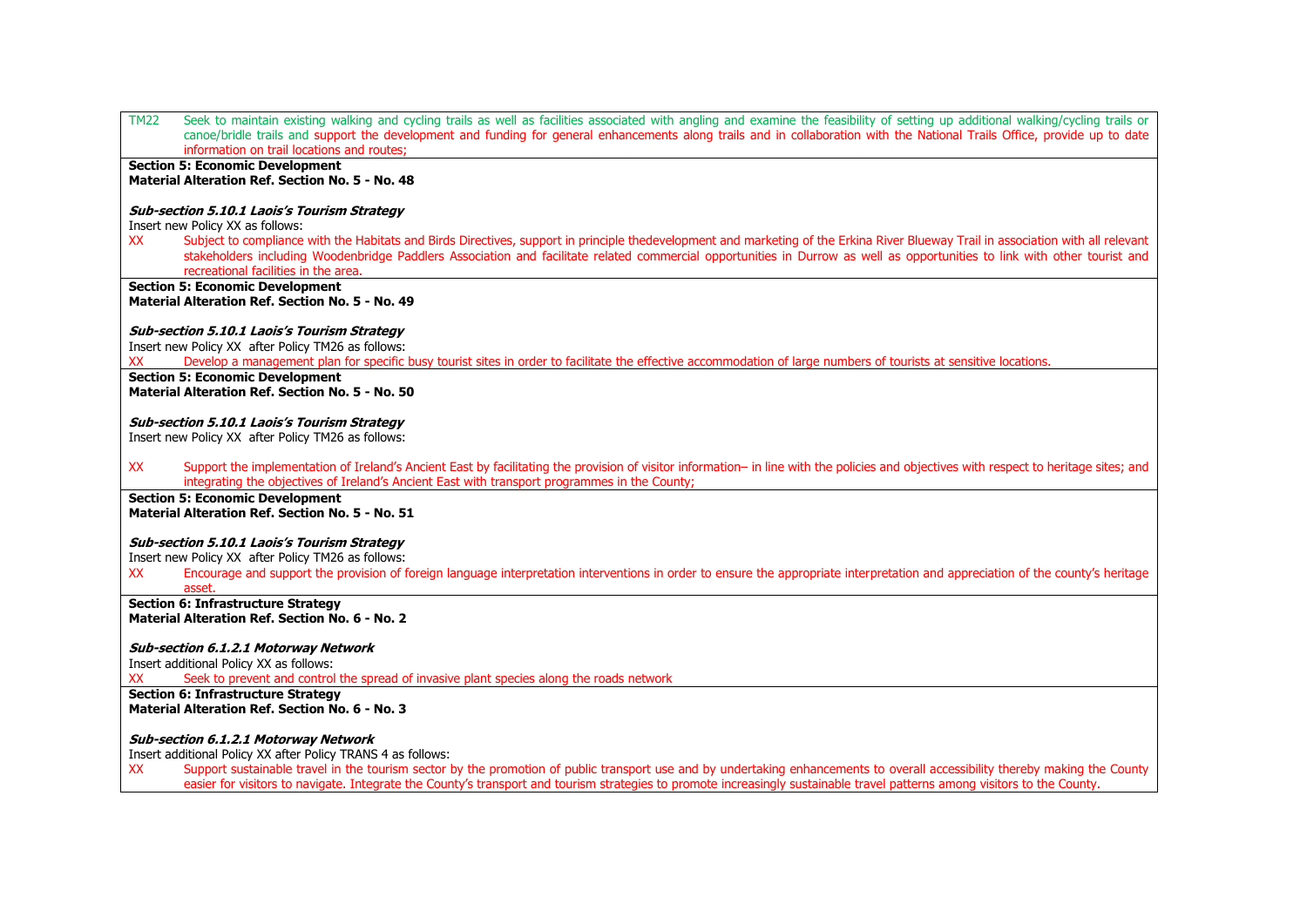#### **Section 6: Infrastructure Strategy Material Alteration Ref. Section No. 6 - No. 9**

#### **Sub-section 6.1.3.1 Laois Walking and Cycling Strategy**

Amend Policy TRANS48 as follows:

TRANS48 Develop on-road cycle trail with a Rathdowney Trailhead to facilitate sporting and general cycling as well as link points of interest including Donaghmore Workhouse and Museum, Aghaboe Abbey, views of Gortnaclea Castle, Clough Village, Grantstown Lake **and River Erkina**.

**Section 6: Infrastructure Strategy Material Alteration Ref. Section No. 6 - No. 10**

#### **Sub-section 6.1.3.1 Laois Walking and Cycling Strategy**

Amend Policy TRANS56 as follows:

TRANS56 Support the designation of forest cycling areas in Laois such as at cycle club trails at **Durrow**, Cullenagh, Fossey and Cullahill Mountain.

**Section 6: Infrastructure Strategy**

**Material Alteration Ref. Section No. 6 - No. 11**

#### **Sub-section 6.2 Water Supply and Wastewater Services**

Insert additional objective OBJ XX as follows:

XX It is the objective of the Council to work with Irish Water to facilitate the timely delivery of ongoing and future upgrades of water supply and wastewater services to meet the future needs of the County and the Region.

#### **Section 6: Infrastructure Strategy Material Alteration Ref. Section No. 6 - No. 12**

#### **Sub-section 6.2.1 Public Water Supply**

Insert additional policy XX as follows:

XX Protect both ground and surface water resources and to work with Irish Water to develop and Implement Water Safety Plans to protect sources of public water supply and their contributing catchment.

#### **Section 6: Infrastructure Strategy Material Alteration Ref. Section No. 6 - No. 13**

#### **Sub-section 6.2.2 Public Wastewater**

Replace Policy WS1 as follows:

WS1 Facilitate the delivery of Irish Water's Capital Investment Plan 2014-2016 and Investment Plan for 2017-2021, and all subsequent Irish Water Investment Plans and ensure that all lands zoned for development are serviced by adequate water services. Facilitate the delivery of Irish Water's Water Services Investment Programme, and all subsequent Water Services Investment Programmes, to ensure that all lands zoned for development are serviced by an adequate wastewater collection and treatment system.

# **Section 6: Infrastructure Strategy**

**Material Alteration Ref. Section No. 6 - No. 14**

#### **Sub-section 6.2.3 Procedures of the Water Supply and Wastewater Services Department**

Replace Policy WS5 as follows:

WS5 To promote and support the implementation of Irish Water's Eastern and Midlands Region Water Supply Project.to ensure that the overall allocation of 15 million litres of potable water per day (15MLD) is provided In relation to IWs East/Midlands Water Supply Project to ensure a resilient water supply for Laois thus ensuring that Portlaoise, the County Town is included in the "Benefiting Corridor"

**Section 6: Infrastructure Strategy Material Alteration Ref. Section No. 6 - No. 15**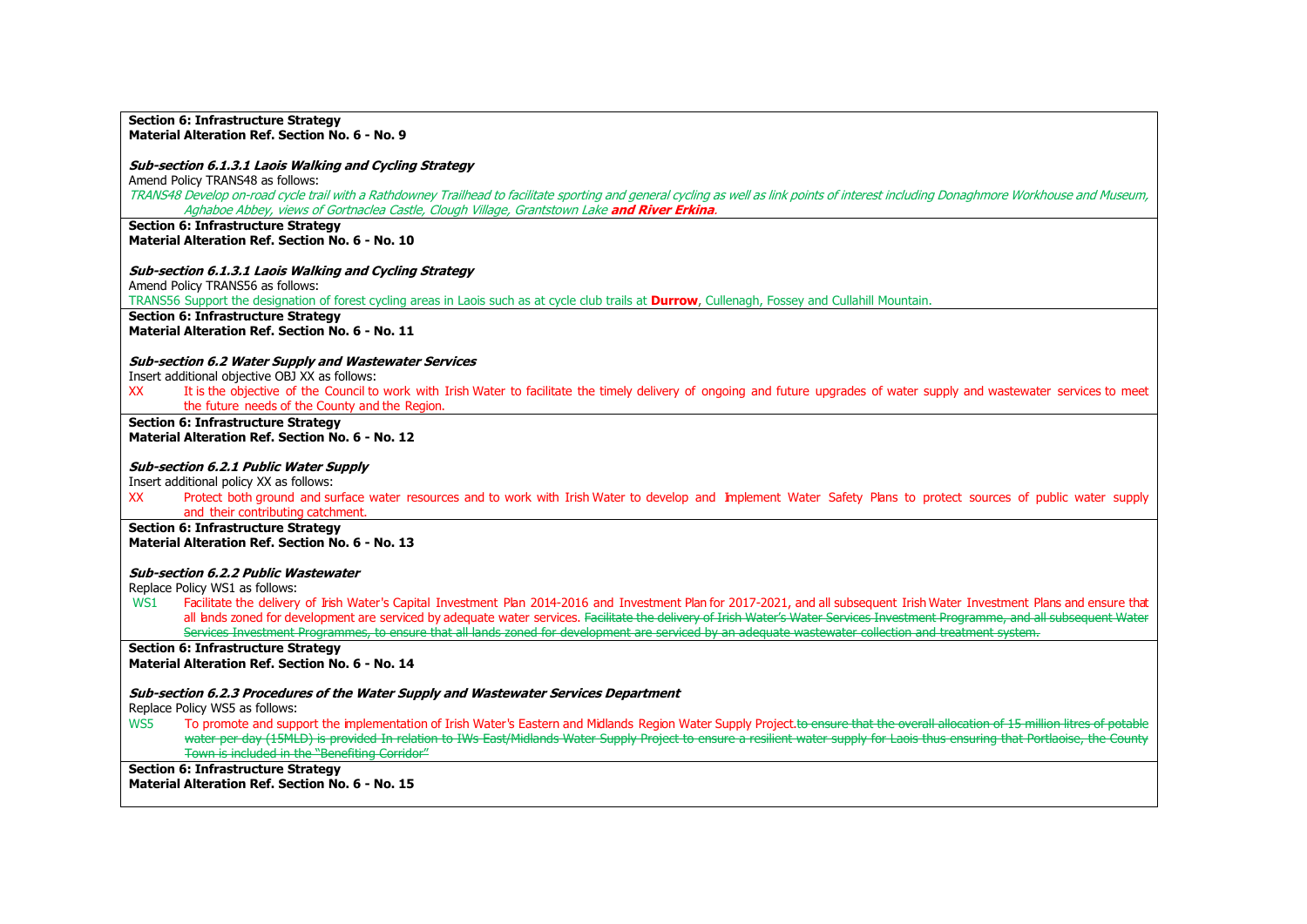| <b>Sub-section 6.3.3 Climate Change</b>                                                                                                                                                                                                        |
|------------------------------------------------------------------------------------------------------------------------------------------------------------------------------------------------------------------------------------------------|
| Insert additional text after fourth Para as follows:                                                                                                                                                                                           |
| The National Mitigation Plan is currently being prepared by the Department of Communications, Climate Action and Environment (DCCAE) and relevant aspects of this plan will be                                                                 |
| incorporated into Laois County Development Plan by way of variation, as relevant and appropriate, on completion of the plan.                                                                                                                   |
| <b>Section 6: Infrastructure Strategy</b>                                                                                                                                                                                                      |
| Material Alteration Ref. Section No. 6 - No. 16                                                                                                                                                                                                |
|                                                                                                                                                                                                                                                |
| Sub-section 6.6 Waste Recovery and Disposal                                                                                                                                                                                                    |
| Insert additional Policy ES3 as follows:                                                                                                                                                                                                       |
| Investigate the feasibility of using the former County landfill site at Kyletalesha for alternative activities such as energy production, nature conservation and other suitable<br>ES3                                                        |
| activities.                                                                                                                                                                                                                                    |
| <b>Section 6: Infrastructure Strategy</b>                                                                                                                                                                                                      |
| Material Alteration Ref. Section No. 6 - No. 17                                                                                                                                                                                                |
|                                                                                                                                                                                                                                                |
| <b>Sub-section 6.6 Waste Recovery and Disposal</b>                                                                                                                                                                                             |
| Insert additional Objective OBJ 7 as follows:                                                                                                                                                                                                  |
| To facilitate a sustainable and diverse mix of developments which limit the net adverse impacts associated with global warming such as promoting renewable energy, the growth<br>OBJ7                                                          |
| of local farm produce and the promotion of sustainable modes of public transport.                                                                                                                                                              |
| <b>Section 6: Infrastructure Strategy</b>                                                                                                                                                                                                      |
| Material Alteration Ref. Section No. 6 - No. 18                                                                                                                                                                                                |
|                                                                                                                                                                                                                                                |
| <b>Sub-section 6.6.1 Renewable Energy</b>                                                                                                                                                                                                      |
| Insert additional text after first Para as follows:<br>Wind, solar, hydro and geothermal energy do not produce GHG emissions or emissions of air pollutants such as particulates, sulphur dioxide and nitrogen dioxide. Use of these renewable |
| resources can have considerable co-benefits for human health and ecosystems. Meeting energy requirements from renewable resources can provide significant economic and employment                                                              |
| benefits at local to national scales.                                                                                                                                                                                                          |
| <b>Section 6: Infrastructure Strategy</b>                                                                                                                                                                                                      |
| Material Alteration Ref. Section No. 6 - No. 19                                                                                                                                                                                                |
|                                                                                                                                                                                                                                                |
| <b>Sub-section 6.6.1.1 Solar Power</b>                                                                                                                                                                                                         |
| Insert additional Policy XX as follows:                                                                                                                                                                                                        |
| Ensure that new hydro energy schemes take into account the impact on public rights of way and walking routes.<br>XX                                                                                                                            |
| <b>Section 6: Infrastructure Strategy</b>                                                                                                                                                                                                      |
| Material Alteration Ref. Section No. 6 - No. 21                                                                                                                                                                                                |
|                                                                                                                                                                                                                                                |
| Sub-section 6.6.1.3 Solar Power                                                                                                                                                                                                                |
| Insert additional criteria at third Para 'Ground-Mounted Arrays' as follows:                                                                                                                                                                   |
| Landscape and visual impact;                                                                                                                                                                                                                   |
| local ecology;<br>$\bullet$                                                                                                                                                                                                                    |
| archaeological considerations;<br>$\bullet$                                                                                                                                                                                                    |
| avoidance of material glint and glare on neighbouring residential properties and<br>$\bullet$                                                                                                                                                  |
| transportation and aviation safety considerations.                                                                                                                                                                                             |
| <b>Section 6: Infrastructure Strategy</b>                                                                                                                                                                                                      |
| Material Alteration Ref. Section No. 6 - No. 22                                                                                                                                                                                                |

**Sub-section 6.6.1.4 Wind Energy**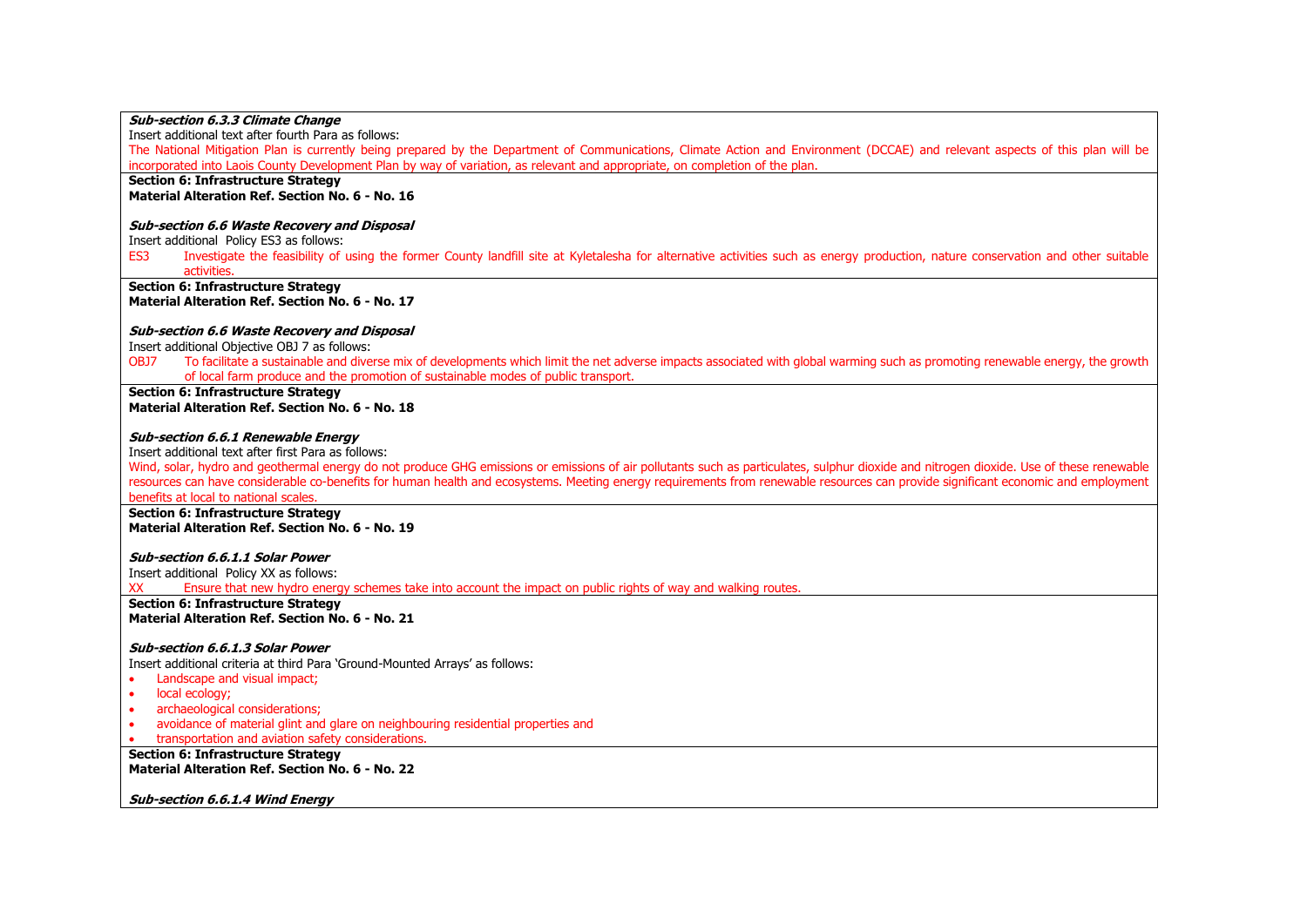Insert additional text above Map 1.6.5 as follows:

The Council's approach to wind energy has been prepared to inform developers, landowners and the public of the most appropriate sites for the location of wind energy proposals. This approach accords with the guidelines on Wind Energy Development to identify preferred areas and areas where the wind farms should not be considered. This followed an analysis of areas suitable for wind energy development within the County. This assessment utilised a Geographic Information Systems (GIS) approach examining a range of factors relating to wind energy development including: wind energy potential (through the Wind Speed Atlas, www.seai.ie), proposed and existing grid connections, natural heritage designations, landscape sensitivity. The strategy identifies the following:

**Preferred Area -** These areas are considered suitable for windfarm development because of sufficient wind speeds, access to grid network, and established patterns of enguiries.

**Area Open for Consideration –** These are the only areas, outside the preferred areas, open to consideration for appropriate wind energy proposals. They have been identified having regard to a range of factors, including wind energy potential (through the wind speed atlas www.seai.ie), existing grid connections, proposed grid connections, natural heritage designations and landscape sensitivity, the road infrastructure is adequate and where likely conflict with natural heritage designations can be protected.

**Area not for consideration –** Areas where wind energy proposals will not be favoured have been identified due to the significant environmental, heritage and landscape constraints. These include; SAC and SPA (Natura 2000) Sites, NHAs, unspoiled areas of EHSAs, Areas of Fresh Water Pearl Mussel, important views and prospects. It is considered that these areas have little or no capacity for wind energy development.

**Section 6: Infrastructure Strategy Material Alteration Ref. Section No. 6 - No. 23**

**Sub-section 6.6.1.4 Wind Energy** Insert additional paragraph as follows over Map 1.6.5: **Site suitability** is an important factor having regard to possible adverse impacts on public rights of way.

**Section 6: Infrastructure Strategy Material Alteration Ref. Section No. 6 - No. 24**

**Sub-section 6.6.1.4 Wind Energy** Insert updated Wind Energy Map 1.6.5 at Figure 21 as follows: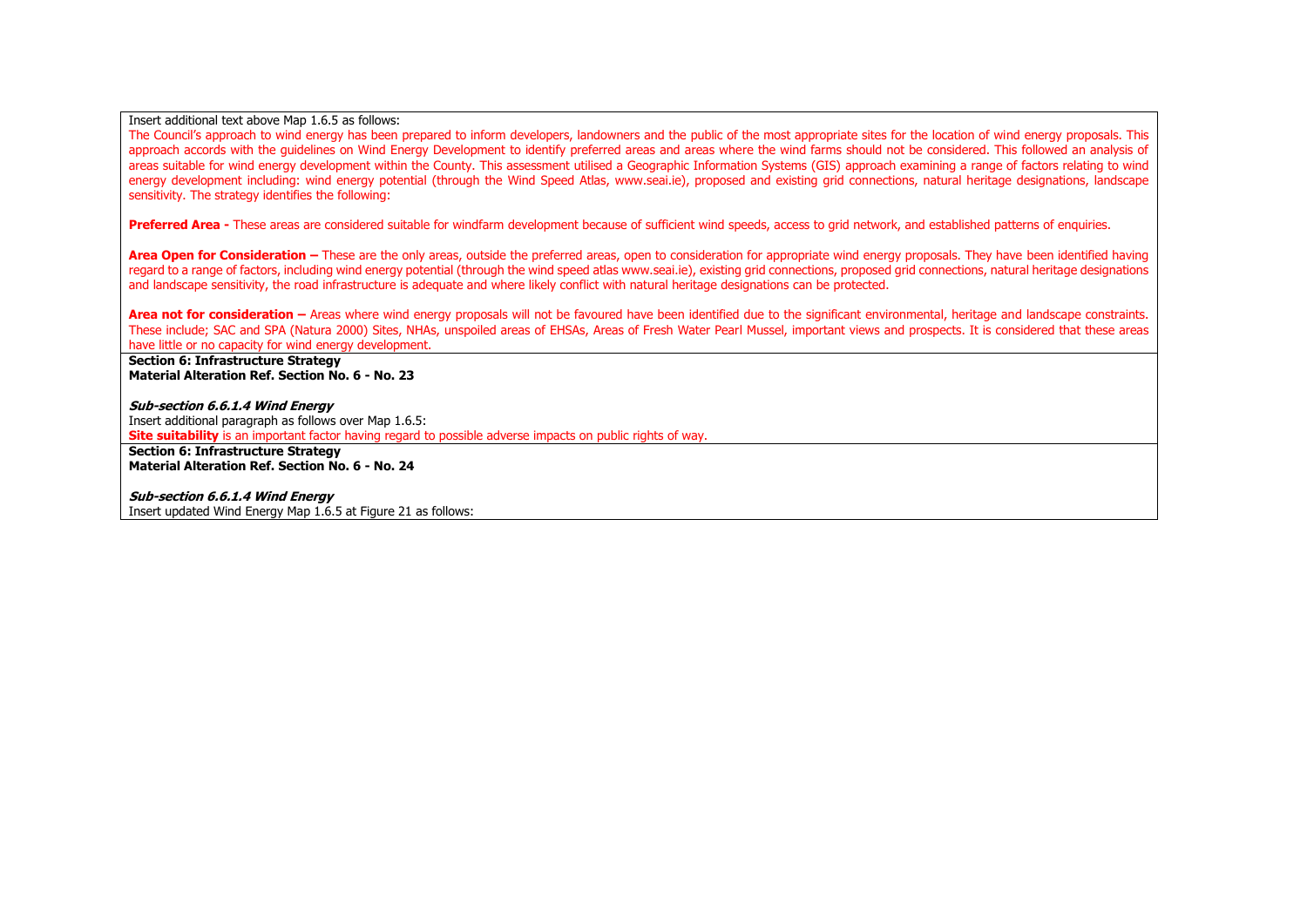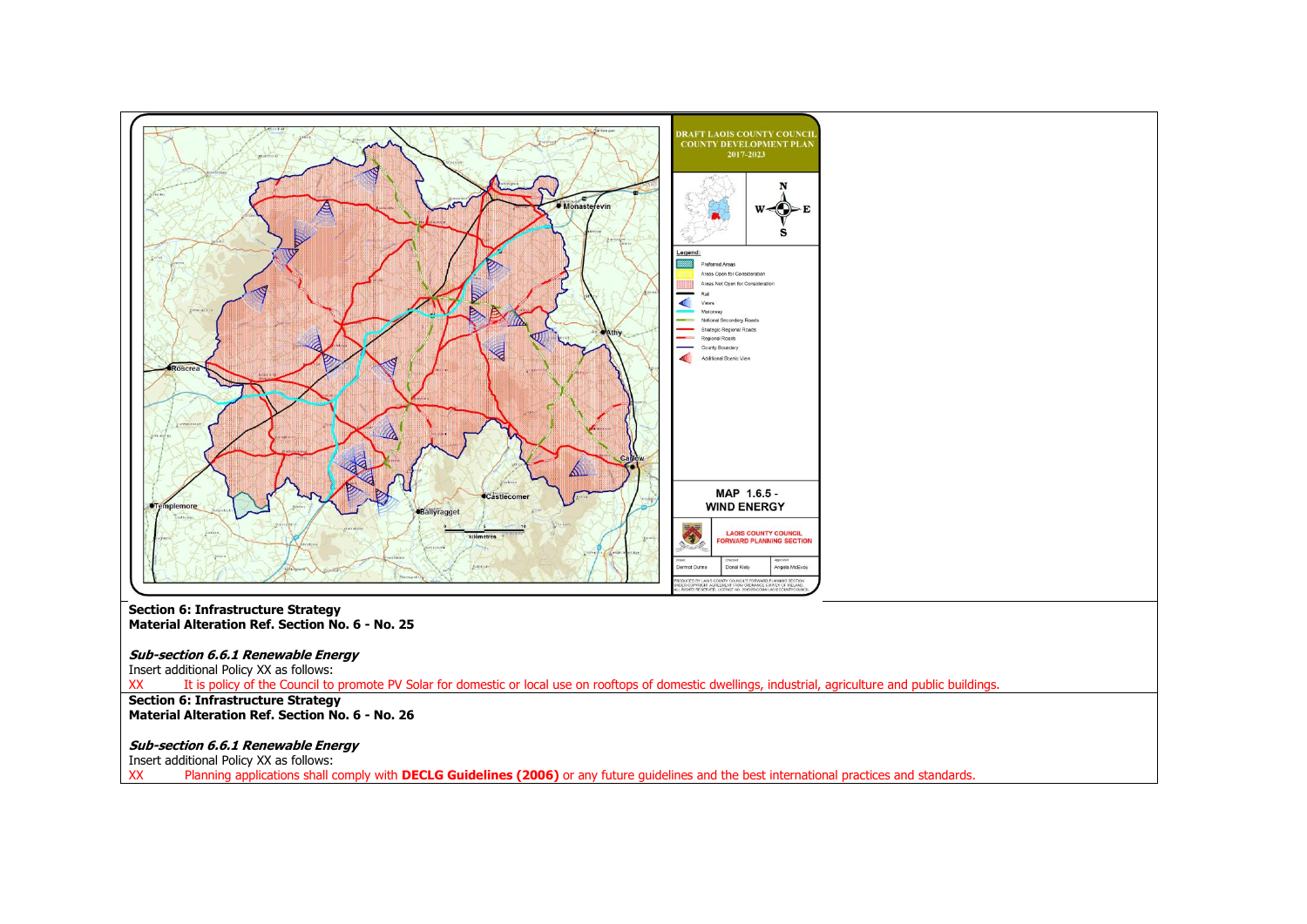#### **Section 6: Infrastructure Strategy Material Alteration Ref. Section No. 6 - No. 27**

#### **Sub-section 6.6.1 Renewable Energy**

Insert additional Policy XX as follows:

XX Identify existing public rights of way and preserve them as public rights of way. Take into account, when assessing planning applications, the impact on public access to the countryside including **public rights of way**, recreational amenities and the openness and visual amenity of the countryside.

**Section 6: Infrastructure Strategy Material Alteration Ref. Section No. 6 - No. 28**

#### **Sub-section 6.6.3 Electricity**

Insert additional text following first Para as follows:

# **Grid25**

GRID25, the grid development strategy, was published in 2008 and is now due for review. EirGrid therefore published a draft strategy entitled Your Grid, Your Views, Your Tomorrow: Ireland's Draft Grid Development Strategy for consultation in March 2015.

The aim of Your Grid, Your Views, Your Tomorrow was to start a dialoque about the need for grid development, and to seek opinions and suggestions from anyone impacted by the plans. The draft strategy consultation ran from the 27 March to the 5 June 2015. Feedback on the draft strategy is currently being reviewed with the aim of informing the preparation of a Grid Development Strategy to be published in 2016. The draft strategy can be viewed at the following link: EirGrid-Draft-Grid-Development-Strategy.

The draft strategy considers the facilitation of renewable energy in the East Region. This is addressed in p.52 of Appendix 1, which states that "To meet Dublin demand growth it is necessary to install additional transformer capacity and increase circuit capacity to the north and south of the city, and into the city itself. These projects will strengthen the network for all electricity users, and in doing so will improve the security and quality of supply".

#### **Grid25 Implementation Programme**

With regard to the Grid25 Implementation Programme, it should be noted that EirGrid is currently preparing a new Grid Implementation Plan and associated SEA. The revised Grid Implementation Plan will replace EirGrid's original "Grid 25 Implementation Programme 2011-2016", and is a regional spatial 6 year Development Plan for grid development.

#### **White Paper on Energy Policy Framework 2015 2030**

Building on the 2007 White Paper *'Delivering a Sustainable Energy Future for Ireland'*, the 2015 White Paper sets out Ireland's energy future and confirms the core objectives of sustainability, security of supply and competitiveness. Chapter 7.3 of the White Paper recognises the need for the development and renewal of energy networks to meet economic and social goals. It endorses the strategic programmes of the energy infrastructure providers, subject to their adherence to national and international standards for design and construction, and to community consultation.

#### **The Transmission Network and Landscape**

The issue of compatibility of land-uses and landscape areas with high voltage powerlines is a subject which EirGrid is very cognisant of. For this reason in 2012, EirGrid appointed Consultants to undertake an evidence-based study on the actual visual and landscape effects of the presence of transmission infrastructure over a range of Ireland's typical landscapes. The Study included towers and substations located in different Landscape Character Types (LCTs) around Ireland and included locations in County Laois. The findings of the studies have been concluded and can be viewed on its environmental webpage[:http://www.eirgridgroup.com/about/in-the-community/environment](http://www.eirgridgroup.com/about/in-the-community/environment)

**Section 6: Infrastructure Strategy Material Alteration Ref. Section No. 6 - No. 29**

# **Sub-section 6.6.3 Electricity**

Second Para amended in order to form additional policy XX as follows:

The Council will support the reinforcement of the electricity transmission grid to improve energy supply to the county. Where strategic route corridors have been identified, the Council will support the statutory providers of national grid infrastructure by safeguarding such corridors from encroachment provided these corridors do not have adverse impacts on residential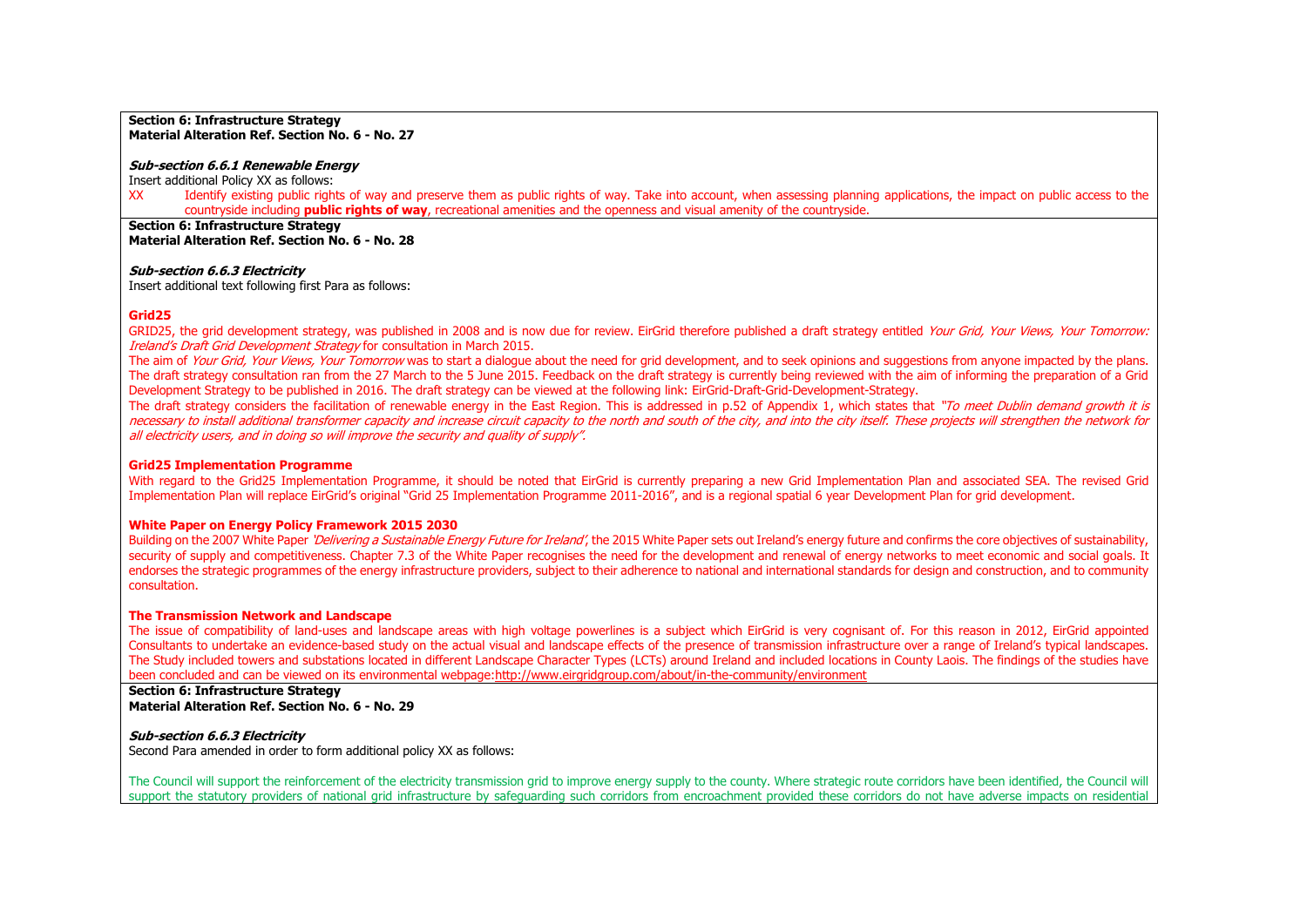amenity or the environment. Applicants shall ensure that planning applications involving the siting of power lines and other overhead cables fully consider impacts on the landscape. national monuments, archaeology and views special amenity value. Where impacts are inevitable, mitigation measures to minimise such impact must be provided. Development shall be consistent with best practice, with regard to siting and design.

# **Section 6: Infrastructure Strategy**

**Material Alteration Ref. Section No. 6 - No. 30**

#### **Sub-section 6.6.3 Electricity**

Amend Policy ELEC 3 follows:

- ELEC 3 Facilitate the provision of and improvements to energy networks in principle, provided that it can be demonstrated that:
	- I. The development is required in order to facilitate the provision or retention of significant economic or social infrastructure;
	- II. The route proposed has been identified with due consideration for social, environmental and cultural impacts;
	- III. The design is such that will achieve least environmental impact consistent with not incurring excessive cost;
	- IV. Where impacts are inevitable mitigation features have been included;
	- **V.** Proposals for energy infrastructure should be assessed in accordance with the requirements of Article 6 of the Habitats Directive.
	- **VI.** Ensure that the ability of the area to absorb overhead transmission lines is considered with reference to the **National Landscape Strategy 2015**.
	- **VII.** Cognisance will be taken of the **Code of Practice between the DoECLG and Eirgrid(2009)**.
	- VIII. Ensure that landscape and visual assessment of planning application shall focus on the potential to impact upon landscape designations and important designated sites.

#### **Section 6: Infrastructure Strategy Material Alteration Ref. Section No. 6 - No. 31**

# **Sub-section 6.6.5.2 Telecommunications Masts and Antennae**

Insert additional Policy XX as follows:

XX Promote and facilitate the sharing of facilities. Co-location and clustering of new masts and support structures on existing sites will normally be required, unless a fully documented case is submitted explaining the precise circumstances which mitigate against co-location and clustering. Where it is not possible to share a support structure, the applicant should, where possible, share the site or an adjacent site so that the antennae may be clustered. In sensitive landscape areas the presumption will be that applications must meet the co-location requirements. Where it has been proven that there is a need for new/expanded coverage in a particular area, the applicant shall show that all existing masts and support structures have been examined to determine if the attachment of new antennae to existing structures can provide the coverage required, the applicant shall submit either a Discovery Series Map or similar map type (to be agreed with planning authority) to the scale of 1:50,000 the location of all telecommunication structures within a radius of 1km of the proposed site, indicating the coverage area of the proposed facility and a technical evaluation of the capabilities of these masts to take additional antennae and provide the coverage required. Avoid a proliferation of masts and aerials in the upland areas (names mountain area) in order to protect their amenity value and their unspoilt character.

Applicants shall indicate whether or not they are willing to share the proposed masts with other telecommunication operators. Comply with the Code of Practice of Sharing Radio Sites issued by the Commission for Communication Regulation.

# **Section 6: Infrastructure Strategy Material Alteration Ref. Section No. 6 - No. 34**

#### **Sub-section 6.6.5.2 Telecommunications Masts and Antennae**

Insert additional Policy TELE XX as follows:

XX Access roads will be permitted only where they are absolutely necessary. The applicant shall be required to demonstrate that the greatest care has been taken in terms of minimising visual impact on landscapes, particularly sensitive or historic landscapes, natural environment by ensuring that they do not scar the landscapes and that they follow the natural contours so as to minimise their visual intrusion and should be bordered with scrubs and that they are designed and landscaped to avoid visual and environmental disruption of the landscape. It shall be a condition of permission that the land is reinstated at the end of the construction period. In the event that a developer requires that an access track be retained, the developer shall indicate the justification for doing so as part of the planning application and indicate the frequency of visits which will be required to service the site and facility.

Incorporate the following in the Development Management Standards in section 8 DC 66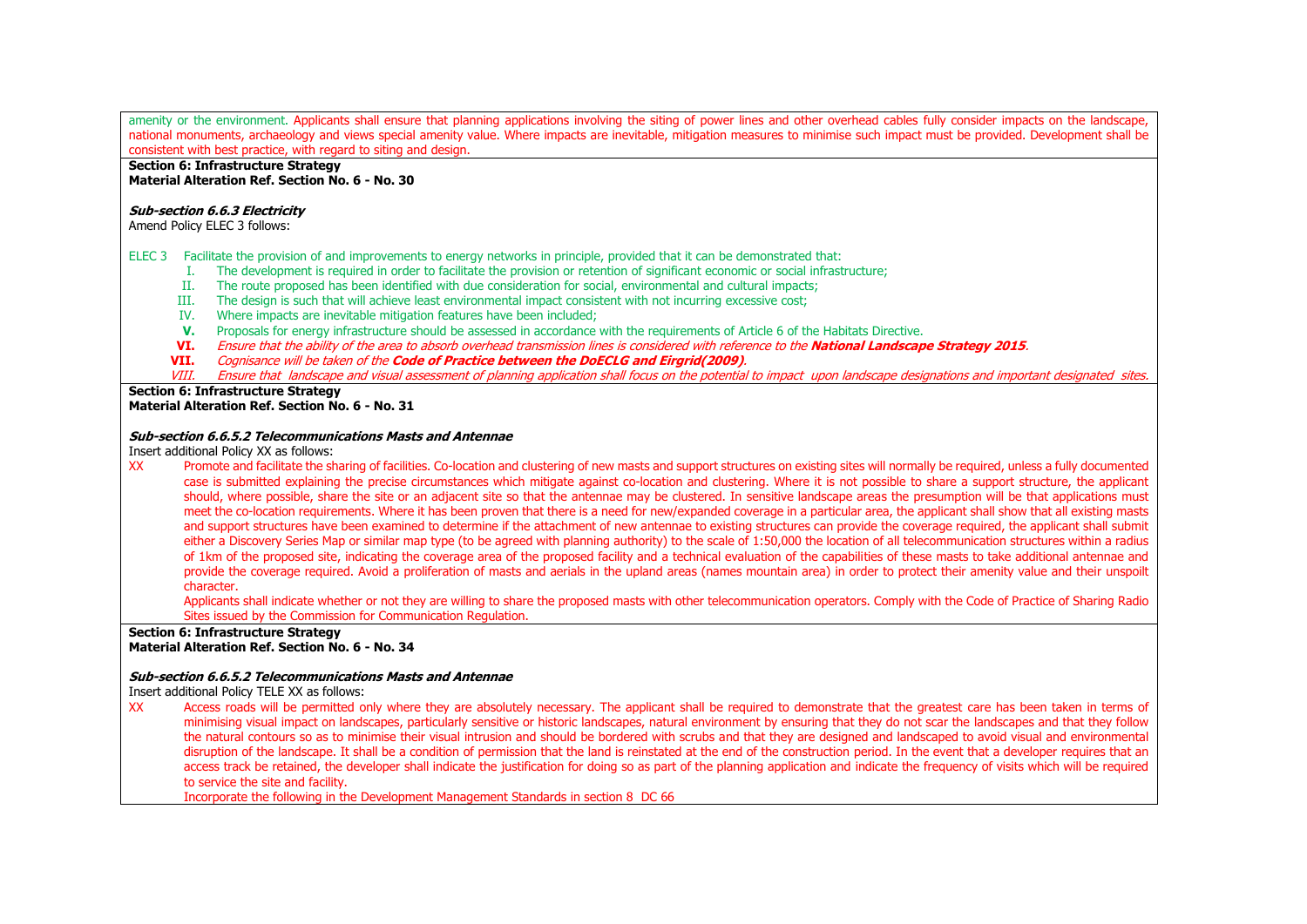Prohibit satellite dishes in areas which would cause unacceptable harm to visual amenities or would materially harm the character and appearance of rural areas. The design and visual appearance of masts, antennae of satellite dishes and their associated equipment shall be as unobtrusive as possible. Cumulative effect of dishes in the area should be considered.

Cables and wire connections shall be located underground.

Where masts are located in areas of high amenity, landscapes of exceptional or high value or international or national importance and high sensitivity as indicated in the Landscape Character Assessment, there shall be a presumption to provide a "Landscape Impact Report" to allow proper assessment of the visual impact. Surrogate (coniferous trees) shall be considered.

Strive to reduce the number of telecommunication structures by ensuring that ComReg's Code of Conduct is implemented.

Masts will only be permitted if supported by an acceptable Visual and Environmental Impact Assessment Report. In sensitive landscape and amenity areas the presumption shall be that applications must meet the co-location requirements or be supported by a Visual Impact Assessment Report that will demonstrate that the development can be satisfactorily absorbed into the landscape. VIA required within a focal point/view or in sensitive landscapes.

Applicants must demonstrate the significance of the proposed development as part of the telecommunications network.

Discourage the development of individual telecommunications support structures and antennae for private use.

# **Section 7: Heritage Strategy**

**Material Alteration Ref. Section No. 7 - No. 1**

#### **Sub-section 7.4 Built Heritage**

Amend Objective OBJ 2 as follows:

OBJ 2 Recognise the importance of archaeology and National Monuments as part of our heritage and provide public access, subject to reasonable conservational restrictions, **reasonable considerations of public safety and avoidance of adverse effects on extant land uses**, to Archaeological Sites and National Monuments in state, Council or private ownership. Traditional access routes will be designated as public rights of way. In other cases, routes will be acquired either by agreement with landowners or way of compulsory powers. Appropriate signage will be put in place":

# **Section 7: Heritage Strategy**

**Material Alteration Ref. Section No. 7 - No. 6**

#### **Sub-section 7.5.4 Buildings at Risk**

Insert additional Policy XX after Policy BH7 as follows:

XX Favourably consider proposals for tourism and recreation development, which involve the reinstatement, conservation and / or replacement of existing disused buildings, and to adopt a positive interpretation of plan policies to encourage such development.

**Section 7: Heritage Strategy Material Alteration Ref. Section No. 7 - No. 10**

#### **Sub-section 7.9 Archaeological Heritage**

Amend Objective OBJ 8 as follows:

OBJ 8 When considering proposals for extractive Industry, the applicant shall have regard to

- the Archaeological Code of Practice agreed between Irish Concrete Federation and National Monuments Division:
- the Code of Practice for Bord Na Mona
- and other Archaeological Codes of Practice https://www.archaeology.ie/codes-of-practice.
- Currently the Code of Practice with TII is at an advanced stage (pers. comm.).

**Section 7: Heritage Strategy Material Alteration Ref. Section No. 7 - No. 12**

#### **Sub-section 7.9.2 Rock of Dunamaise**

Amend Policy ARCH4 as follows:

ARCH4 Promote and develop the importance of the Rock of Dunamaise as a cultural and tourism resource;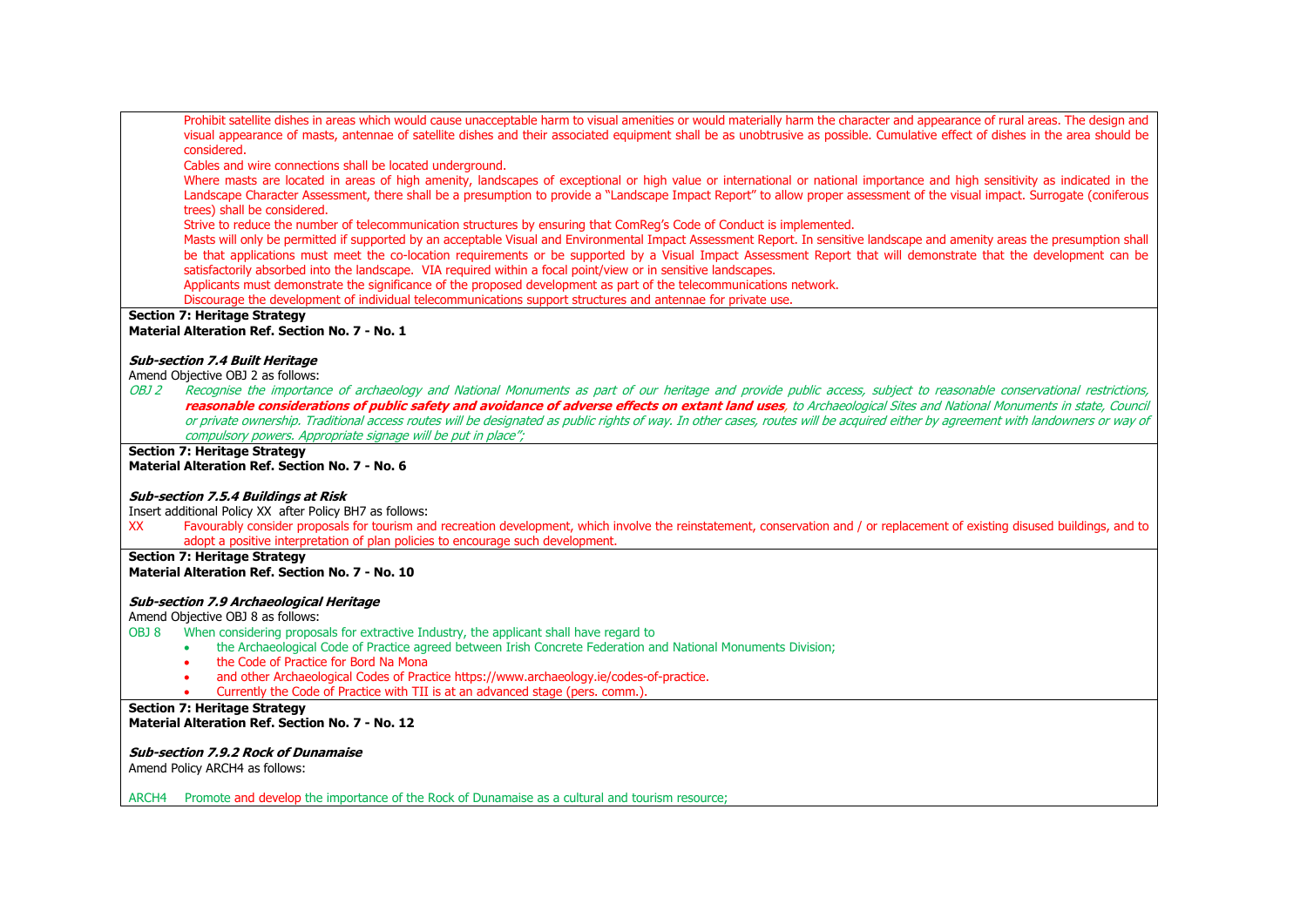#### **Sub-section 7.10 Natural Heritage**

Omit Objective OBJ3 as follows:

OBJ 3 Undertake a feasibility study to report, within one year of the adoption of this Plan, on areas which are considered to be suitable for designation such as the Slieve Blooms and promote any proposals with the National Parks and Wildlife Service;

# **Section 7: Heritage Strategy Material Alteration Ref. Section No. 7 - No. 14**

# **Sub-section 7.11 Biodiversity**

Amend Policy BIO 1 as follows:

BIO1 Comply with the objectives of the National Biodiversity Plan 2011-2016 (and any future National Biodisverty Plan which may be adopted during the period of this plan) as appropriate to County Laois. The objectives cover the conservation of biodiversity in the wider countryside both within and outside protected areas, the strengthening of the knowledge base on biodiversity and increasing public awareness and participation in the subject.

#### **Section 7: Heritage Strategy Material Alteration Ref. Section No. 7 - No. 15**

#### **Sub-section 7.12 Green Infrastructure**

Insert additional Policy XX as follows:

Conserve, enhance, manage and protect, facilitate, improve the green infrastructure network, in consultation with relevant stakeholders and develop new Green infrastructure by recognizing the synergies that can be achieved with regard to the protection and management of heritage.

**Section 7: Heritage Strategy Material Alteration Ref. Section No. 7 - No. 16**

# **Sub-section 7.12.2 Special Areas of Conservation**

Amend text of first Para as follows:

Special Areas of Conservation are prime wildlife areas, considered to be important on a European as well as Irish level. The legal basis on which SACs are selected and designated is the EU Habitats Directive (92/43/EEC), transposed into Irish law in the European Union (Natural Habitats) Regulations, 1997. The European Communities (Birds and Natural Habitats) Regulations 2011-2015 The Directive lists certain habitats and species that must be protected within SACs. Irish habitats include raised bogs, blanket bogs, turloughs, sand dunes, machair, heaths, lakes, rivers, woodlands, estuaries and sea inlets. The species which must be afforded protection under the Habitats Directive include inter alia all our bat species, Salmon, Pearl Mussel, Common Frog, Pine Marten, Mountain Hare and Otter. There are eight SACs to date in County Laois.

**Section 7: Heritage Strategy Material Alteration Ref. Section No. 7 - No. 17**

# **Sub-section 7.12.2 Special Areas of Conservation**

Amend Table 24 in order to list monument / site names alphabetically as follows:

| Table 24                    | <b>Special Areas of Conservation in County Laois</b> |                  |  |
|-----------------------------|------------------------------------------------------|------------------|--|
| <b>Site Name</b>            |                                                      | <b>Site Code</b> |  |
| <b>Ballyprior Grassland</b> |                                                      | 002256           |  |
|                             | Clonaslee Eskers and Derry Bog                       | 000859           |  |
| Coolrain Bog                |                                                      | ᲘᲘ2332           |  |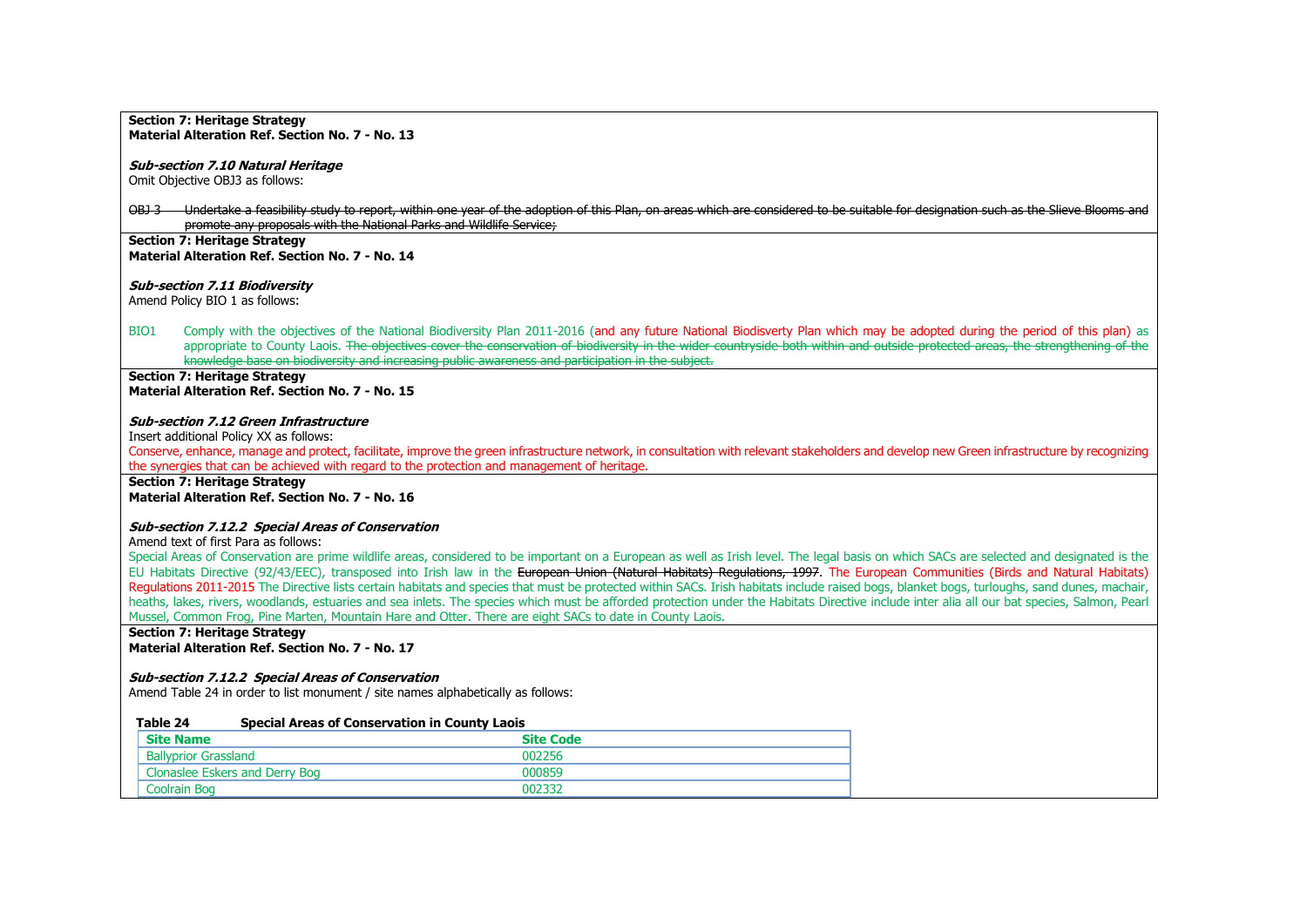| Knockacoller Bog                   | 002333 |  |
|------------------------------------|--------|--|
| <b>Lisbigney Bog</b>               | 000869 |  |
| Mountmellick                       | 002141 |  |
| <b>River Barrow And River Nore</b> | 002162 |  |
| <b>Slieve Bloom Mountains</b>      | 000412 |  |

#### **Section 7: Heritage Strategy**

**Material Alteration Ref. Section No. 7 - No. 18**

# **Sub-section 7.13 Trees and Woodlands**

Replace Figure 29, Map 1.7.11 with updated map as follows:

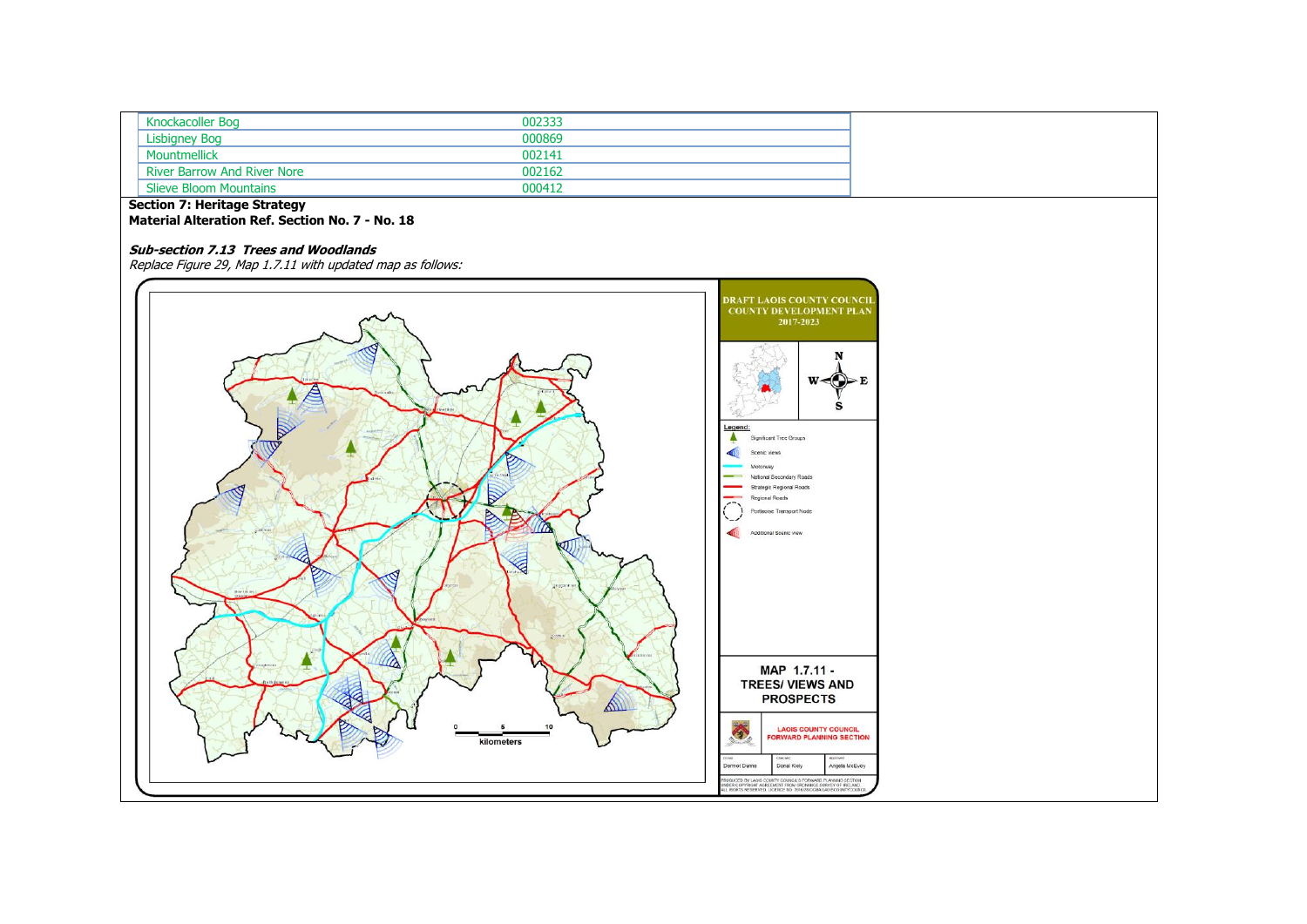#### **Sub-section 7.14 Waterways and Wetlands**

Insert additional text after final Para as follows:

#### **BARROW LINE OF THE GRAND CANAL**

The Grand Canal is a **man-made linear waterway** and is a key element of green Infrastructure and has a unique setting of historic character. The towpath provides an uninterrupted corridor for pedestrians and cyclists.

**Section 7: Heritage Strategy Material Alteration Ref. Section No. 7 - No. 20**

#### **Sub-section 7.14 Waterways and Wetlands**

Insert additional Policy XX as follows:

XX Promote and develop the towpaths along the Barrow Line in co-operation with Waterways Ireland and neighbouring local authorities.

**Section 7: Heritage Strategy Material Alteration Ref. Section No. 7 - No. 21**

**Sub-section 7.14 Waterways and Wetlands** Insert additional Policy XX as follows:

XX Investigate the possibility of developing long distance walking routes, within the lifetime of the Plan, along the disused **Mountmellick Line**.

**Section 7: Heritage Strategy Material Alteration Ref. Section No. 7 - No. 22**

#### **Sub-section 7.14 Waterways and Wetlands**

Insert additional Policy XX as follows:

XX Facilitate the development of the Grand Canal for cycling, walking and nature study.

**Section 7: Heritage Strategy Material Alteration Ref. Section No. 7 - No. 23**

**Sub-section 7.14 Waterways and Wetlands** Insert additional Policy XX as follows:

#### XX Support the development of the **amenities and recreational potential** of the River Barrow, in co-operation with the NPWS, IW, adjoining Councils and other relevant authorities.

**Section 7: Heritage Strategy Material Alteration Ref. Section No. 7 - No. 24**

**Sub-section 7.19.1 Cross Border Sites** Amend Policy CBS 1 as follows:

CBS 1 Co-operate with adjoining local authorities and other agencies in relation to cross border sites such as the Slieve Blooms and waterways and ensure a coherent and strategic approach to their sustainable development and conservation.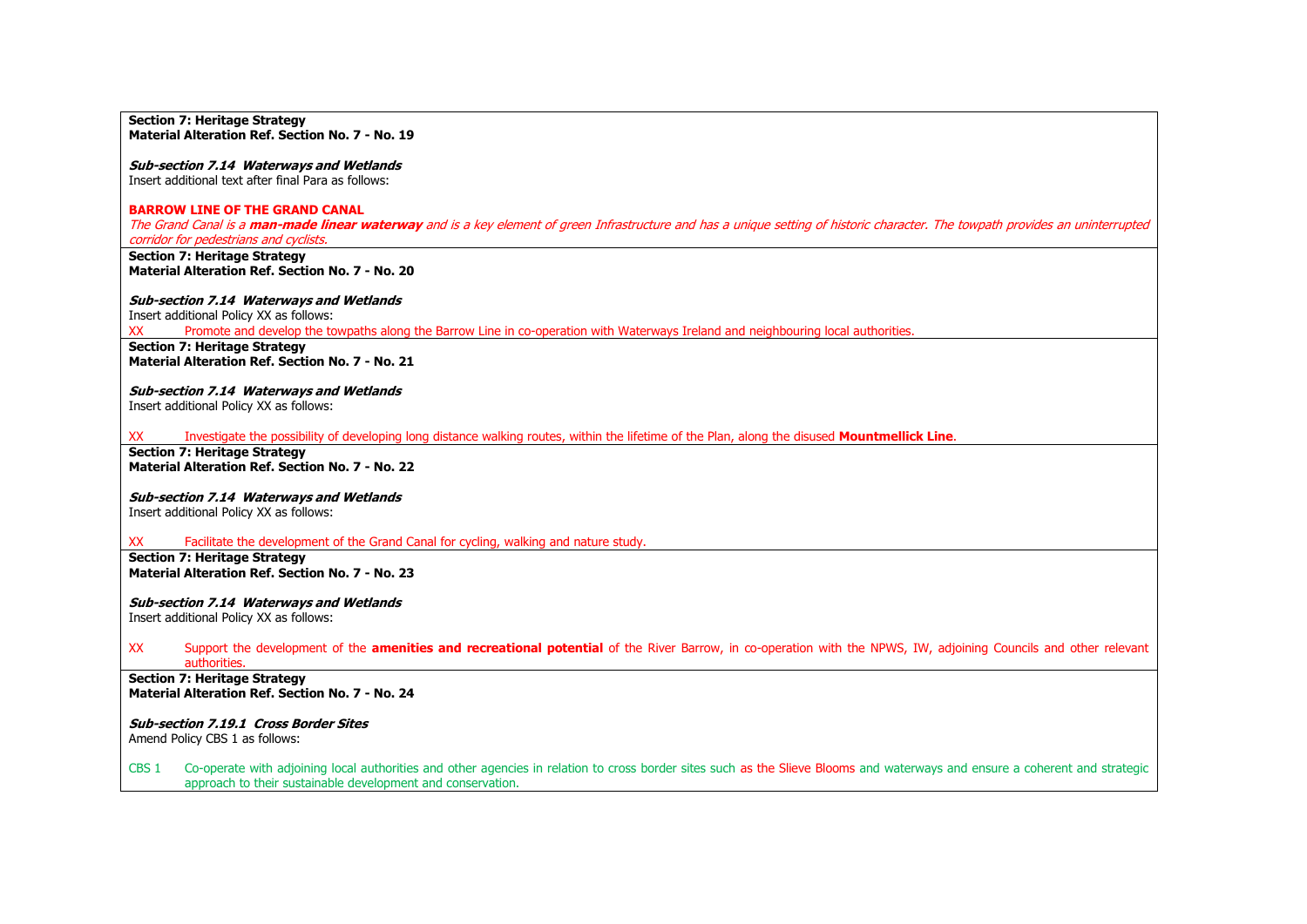# **Sub-section 7.21 Geology**

Insert additional text after first Para as follows –

The Council recognises that Geology is an intrinsic component of natural heritage within the Planning Acts and Regulations and the Heritage Act 1995 to be protected and promoted for its heritage value and for its potential for recreational and geo-tourism initiatives and that it must ensure that geological heritage is adequately addressed in Development Plans.

While the most important geological sites and geomorphological scientific sites will be designated as NHAs the National Heritage Plan (2002) has recommended the recognition and **protection of other important sites** known as County Geological Sites. The Irish Geological Programme (a partnership between the GSI and NPWS) identifies CGs, that although of national, regional and local importance will not receive the statutory protection of NHA sites.

**Section 7: Heritage Strategy Material Alteration Ref. Section No. 7 - No. 26 Sub-section 7.21 Geology** Amend Policy GEO1 as follows:

GEOL1 Work with stakeholders to protect, preserve, enhance, maintain, manage, conserve, recognise and, where appropriate, restore the character conservation value and integrity of these sites for their amenity, scientific, heritage and historic values(including County Geological Sites listed in Table 28, proposed NHA's, areas near site and areas of geomorphological. Protect from inappropriate development the County Geological Sites listed in Table 25.1 as notified by the Geological Survey of Ireland;

**Section 7: Heritage Strategy Material Alteration Ref. Section No. 7 - No. 27**

#### **Sub-section 7.21 Geology**

Insert additional Policy XX as follows:

XX Encourage and facilitate the development of geo-tourism by conserving and managing geological resources, and by the development of a Rock Trail (named), **Geoparks** or other similar geo-tourism initiatives.

**Section 7: Heritage Strategy Material Alteration Ref. Section No. 7 - No. 28**

**Sub-section 7.21 Geology**

Insert additional map 1.7.13, Geological Sites, as follows: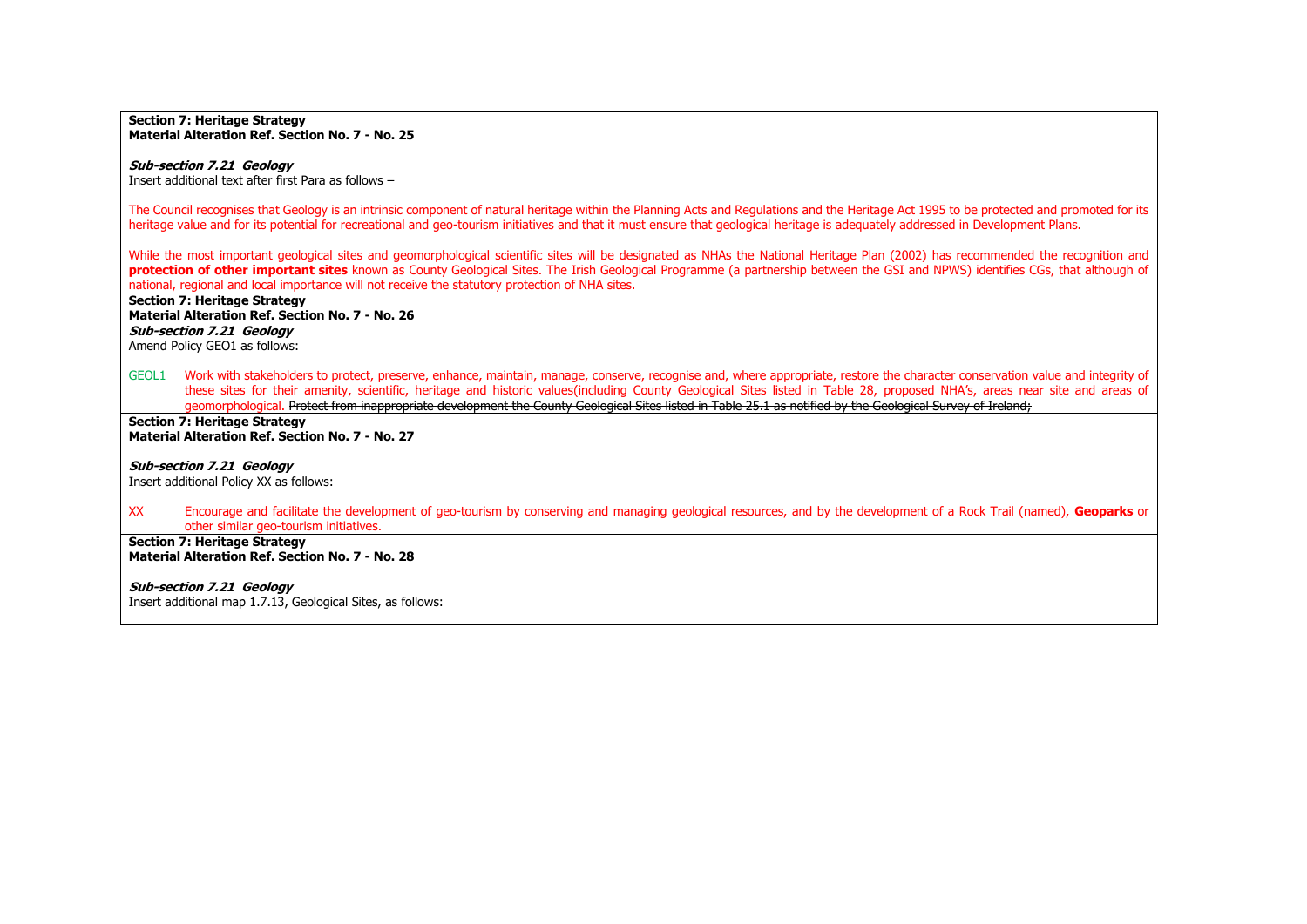

# **Sub-section 7.21 Geology**

Insert additional section following 7.21 as follows –

#### **ESKERS**

The Council recognises the unique **importance of esker landscape** and its archaeological and historic value. All proposals for sand and gravel extraction will be determined by considering the need to conserve the environment and the extent to which proposed developments would be damaging. There is a **presumption against new quarry development** on eskers. 3 The Council recognises that the exploitation of deposits can have seriously damaging **environmental impact** on the esker network.

#### **Section 7: Heritage Strategy Material Alteration Ref. Section No. 7 - No. 30**

# **Sub-section 7.21 Geology**

Insert additional Policy XX as follows:

XX **Protect**, preserve and conserve the landscape and natural heritage and geo-diversity values of esker systems from inappropriate development. Ensure that any plan or project affecting eskers are adequately assessed with regard to their potential impact on the environment.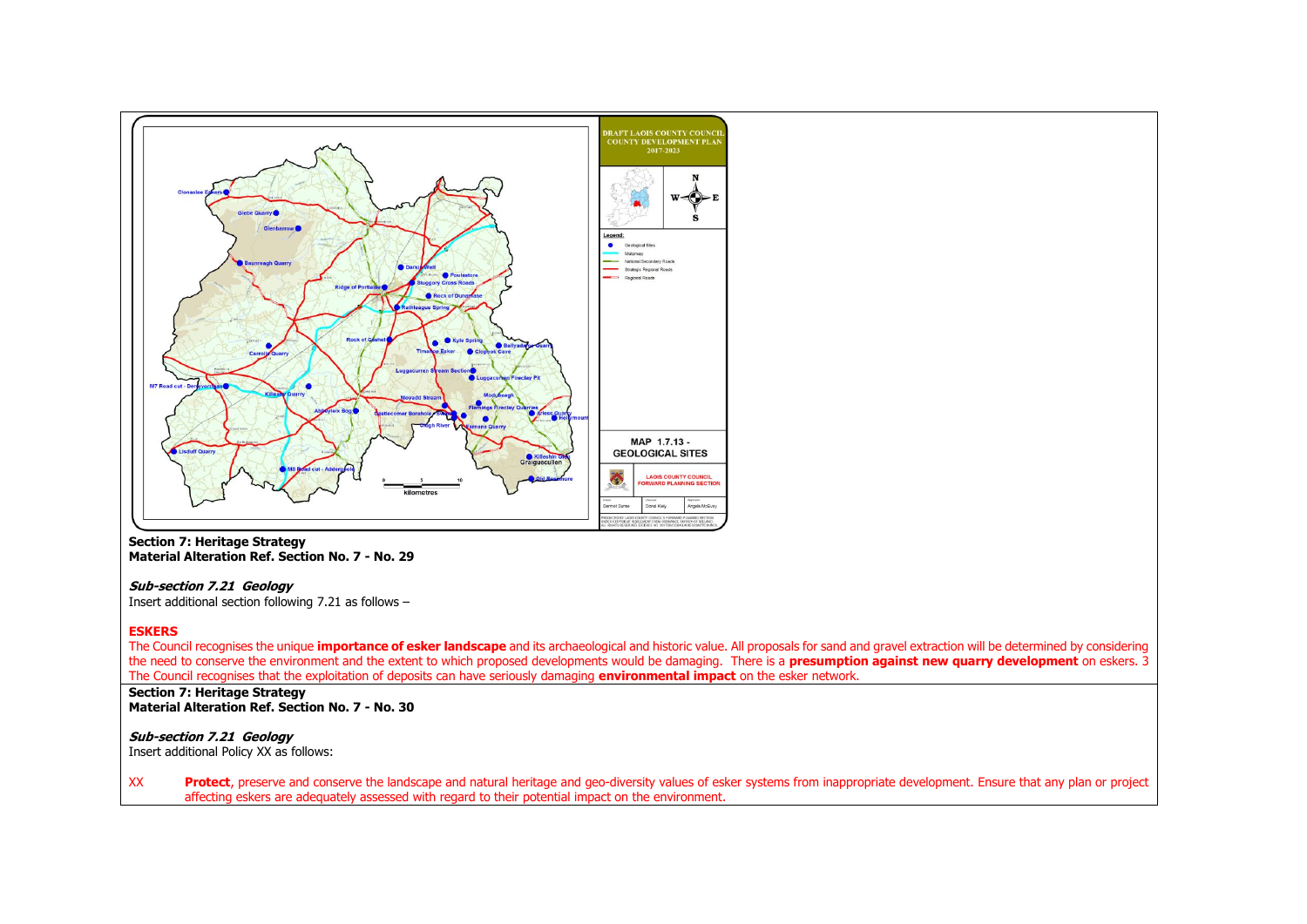# **Sub-section 7.21 Geology**

Insert additional Policy XX as follows:

XX Assess applications for **quarrying activity and gravel extraction** and other development in proximity to eskers, with respect to their landscape importance or amenity value and the need to conserve them free from inappropriate development and to conserve their environmental character values and the extent to which proposals would damage these qualities.

**Section 8: General Location and Pattern of Development Material Alteration Ref. Section No. 8 - No. 1**

#### **Sub-section 8.5 Development Management Standards**

Amend Development Management Standard DM04 as follows:

Public open space shall be clearly defined and be of high quality design and finish which is easily maintained, easy to access from all parts of the development, easy to use including by people with disabilities, has good lighting and natural surveillance and is enjoyable to use, walk and cycle around all year round. These spaces should include informal play spaces, safe well-lit pathways which will facilitate children learning to cycle, adults able to walk safely and encouraging social interaction between local residents.

A detailed plan for hard and soft landscaping should be submitted for each development. It should propose planting in public and private areas. Landscaping should contribute to the overall attractiveness of the development and be easily maintained.

In large infill sites or brown field sites public open space should generally be provided at a minimum rate of 10% of the total site area;

**Section 8: General Location and Pattern of Development Material Alteration Ref. Section No. 8 - No. 4**

#### **Sub-section 8.5 Development Management Standards**

Amend Development Management Standard DM53 as follows:

DM53 Hedgerows define rural landscapes and are valuable for terrestrial forms of wildlife. They are particularly important for birds and woodland plants. They provide commuting and feeding corridors for bats. Where they are found in settlements they are significant habitats and corridors for biodiversity.

Good hedgerows can easily be identified by their structure and location in the landscape. Best quality hedgerows will have all the following characteristics:

i. a few mature trees,

ii. a three tier structure (with trees, shrubs and herbs)

iii. few gaps and

iv. will not have been cut into a box shape. Shrubs (almost always) include hawthorn, blackthorn or and possibly dog rose.

v. The herb layer is found under the shrub layer. It should form a strip of tall grassland along the margin of the hedgerow.

In dealing with applications for new developments, the Planning Authority will have regard to the following:

i. Retention of a connected network of good quality hedgerows;

ii. The value of hedgerows as green infrastructure (landscape, biodiversity, shelter, supporting services to agriculture/horticulture;

iii. The avoidance of the unnecessary removal of hedgerows:

iv. If it is necessary to remove a hedgerow, developers should be reminded of their obligations under the Wildlife Acts not to remove or interfere with them during the bird nesting season, between March 1<sup>st</sup> and 31st August. Also, replacement or compensatory planting of hedgerows using indigenous species such as whitethorn or blackthorn only will be required;

v. Proposals to integrate hedgerows into the layout of a new linear feature such as a road/ pedestrian/cycle track;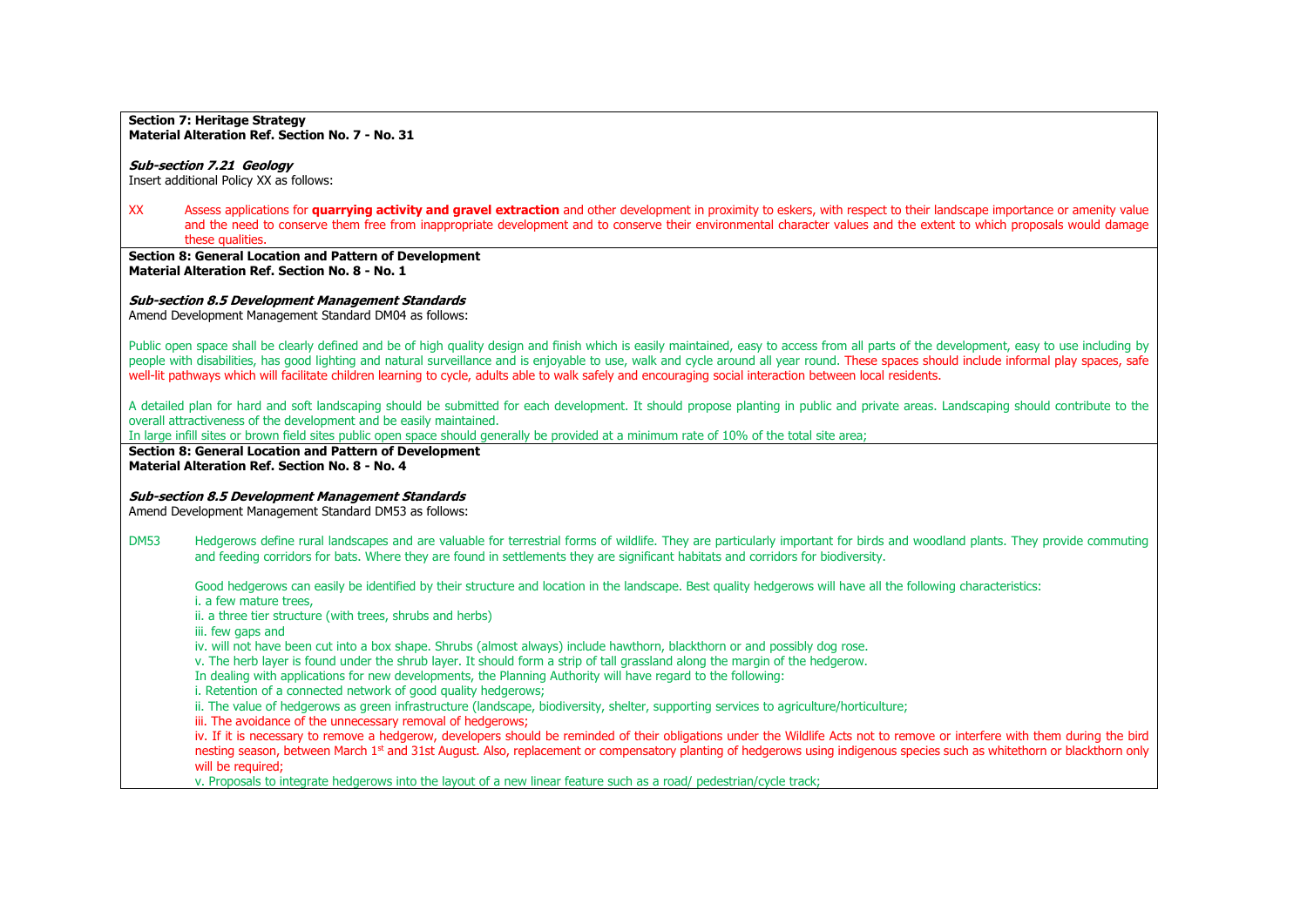vi. Depending on the potential risks of anti-social activity or requirements for a more garden look the margins of these new hedgerows/woodlands/new shrubberies could be planted with colourful non natives (for amenity) or spiny shrubs to deter vandals. By occasionally mowing the grass margin of hedgerows (or part of it), they will look managed. As litter will accumulate in long grass along their margins arrangements will have to be made to carry out regular clean ups: vii. Encouragement should be given to develop a new linear feature of biodiversity value such as a hedgerow or dry stone wall, particularly if this type of habitat is found adjacent to the development site: viii. The use of native tree and shrub species similar to those found in adjacent hedgerows in new or replacement hedgerows; ix. The wholesale removal of hedgerows to facilitate the achievement of adequate sightline visibility for one-off houses in the countryside will not be encouraged. **Section 8: General Location and Pattern of Development Material Alteration Ref. Section No. 8 - No. 6 Sub-section 8.5 Development Management Standards** Amend Development Management Standard DM66 as follows: DM66 To facilitate the evaluation of development proposals for the erection of antennae and support structures, applicants/developers/operators will be required to: 1) Submit a reasoned justification as to the need for the particular development at the proposed location in the context of the operators overall Plans to develop a network in County Laois ; 2) Indicate what other sites or locations in the County were considered; 3) Submit evidence of consultations, if any, with other operators with regard to the sharing of sites and/or support structures; 4) Provide a "Visual Impact Report" to allow proper assessment of the visual impact on the receiving landscape in addition to submitting proposals to mitigate the visual impact of the proposed development including the construction of access roads, additional poles and structures; 5) Furnish a statement of compliance with the International Radiation Protection Association (IRPA) Guidelines (Health Physics, Vol. 54, No. 1(Jan) 1988) or the equivalent European Prestandard 50166-2 which has been conditioned by the licensing arrangements with the Department of Transport, Energy and Communications; 6) Furnish evidence that an installation of the type applied for complies with the above Guidelines. 7) Cables and wire connections shall be located underground where feasible. 8) Where appropriate, masts, antennae and fencing should be in harmony with their surroundings and should be of dull or neutral sky grey colour so as to be less visually obtrusive. Green or black is the preferred colour at ground level. 9) Subject to visual and landscape considerations, support structures will normally be required to be designed to facilitate the attachment of additional antennae to facilitate co-location. The number of ancillary buildings/containers shall be kept to the minimum and the need for each structure must be clearly justified. They should be located in accordance with the provisions of the DoECLG Guidelines 1996 (or as may be amended). 10) Restoration plans shall be submitted with the application for when antennae and their support structures are no longer being used and no new user has been identified. **Section 8: General Location and Pattern of Development Material Alteration Ref. Section No. 8 - No. 7 Sub-section 8.5 Development Management Standards** Insert additional Development Management standard DM68 as follows: DM68 Applications for new development for aggregate extraction, processing and associated processes, a) Have regard to\* the Landscape Character Assessment / Sensitivity Rating and its recommendations b) Include screening proposals c) Submit a detailed landscape and visual assessment must be submitted with proposals and will be used to determine the extent of the area of visual influence. The Planning authority will impose strict conditions on planning permissions requiring appropriate mitigation measures to reduce impacts on the surrounding area. d) require that development is phased and each phase is rehabilitated to the highest possible standards before the next phase is commenced and the applicant must submit a detailed restoration programme on the manner and timing of restoration and after care/re-use e) Carry out processing and storage of extractive aggregates in a manner minimises the impact on the natural environment.